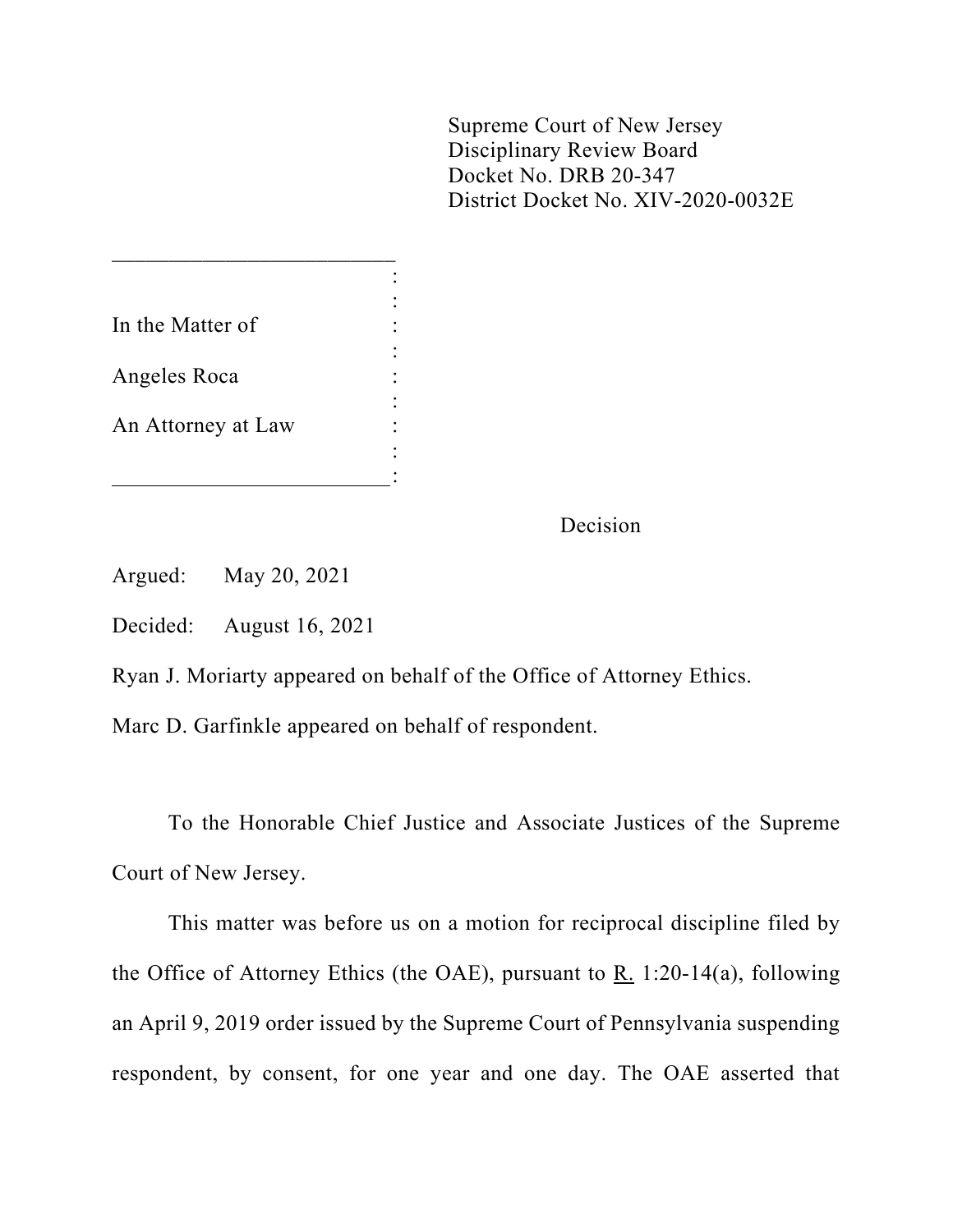respondent admitted having violated the equivalents of New Jersey RPC 3.5(a) (seeking to influence a judge, juror, prospective juror or other official by means prohibited by law); RPC 8.1(a) (making a false statement of material fact in a disciplinary matter); RPC 8.3(b) (a lawyer who knows that a judge has committed violations of applicable rules of judicial conduct that raise a substantial question as to the judge's fitness for office shall inform the appropriate authority); RPC 8.4(c) (engaging in conduct involving dishonesty, fraud, deceit or misrepresentation); RPC 8.4(d) (engaging in conduct prejudicial to the administration of justice); and RPC 8.4(f) (knowingly assist a judge or judicial officer in conduct that is in violation of applicable rules of judicial conduct or other law).

For the reasons set forth below, we determine to grant the motion for reciprocal discipline and to impose a deferred, one-year suspension.

Respondent earned admission to the New Jersey and Pennsylvania bars in 1996. At all relevant times, she was a judge in the Philadelphia Court of Common Pleas. Respondent has no prior discipline in New Jersey.

On September 24, 2012, respondent's New Jersey license was administratively revoked, pursuant to R. 1:28-2(c), for failure to pay the annual attorney registration fee to the Lawyers' Fund for Client Protection for seven consecutive years. R. 1:28-2(c) states, in part, that "an Order of revocation shall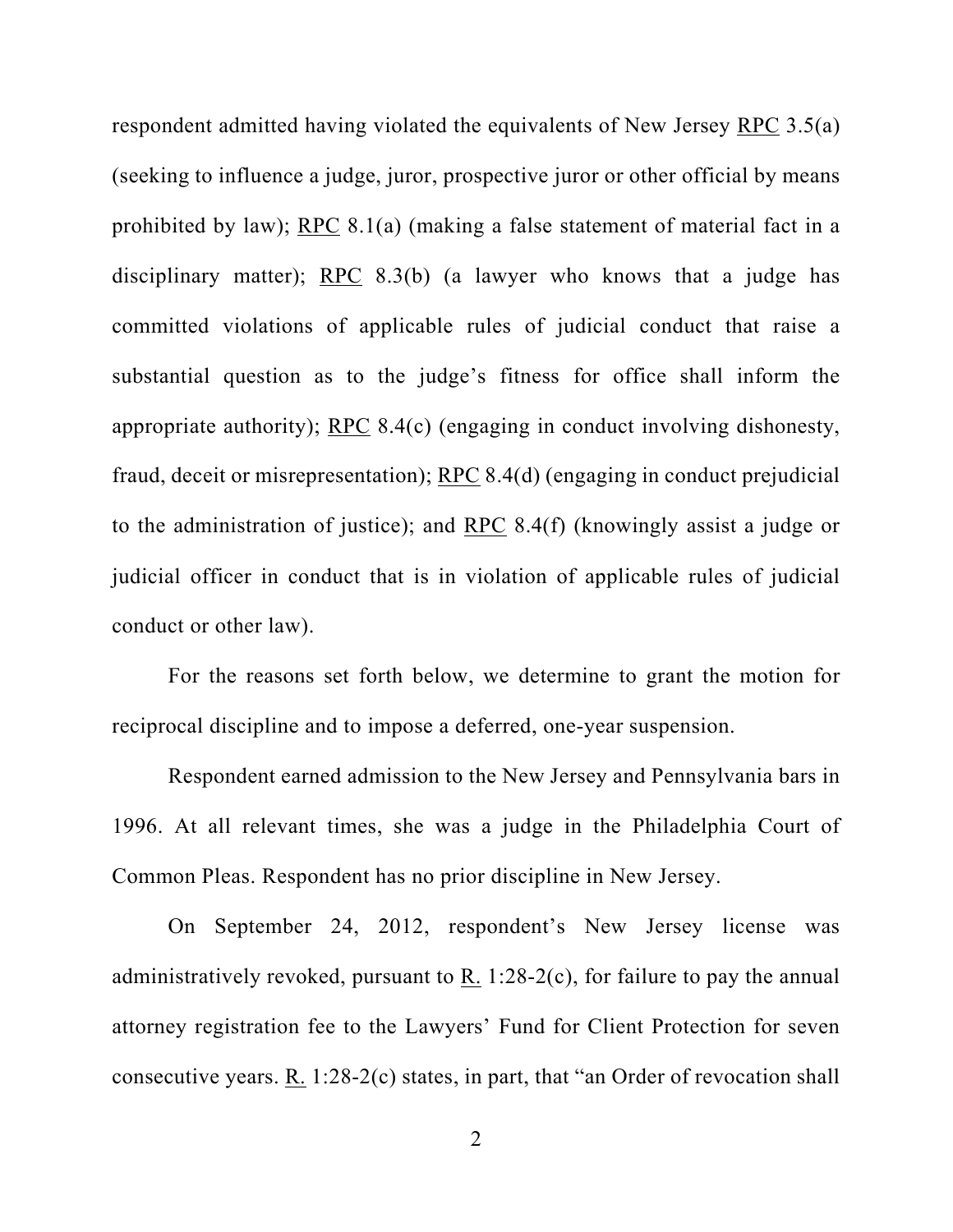not, however, preclude the exercise of jurisdiction by the disciplinary system in respect of any misconduct that occurred prior to Order's effective date." A portion of respondent's misconduct under scrutiny in this matter occurred prior to the revocation of respondent's license. Accordingly, the Court has jurisdiction to address that component of respondent's misconduct.

On February 28, 2019, the Disciplinary Board of the Supreme Court of Pennsylvania filed a petition instituting formal disciplinary charges against respondent. The facts of this matter are taken from the Joint Petition in Support of Discipline on Consent Under Pa.R.D.E. 215(d) (the Joint Petition) executed by respondent and the Pennsylvania Office of Disciplinary Counsel (the ODC).

From October 25, 2008 through January 13, 2016, respondent served as a judge in the Court of Common Pleas in Philadelphia County. On January 13, 2016, she was suspended in connection with a complaint filed against her by the Judicial Conduct Board. In an October 20, 2016 opinion and order, which followed her trial before the Court of Judicial Discipline, respondent was found guilty of violating various judicial canons and Constitutional provisions, including: former Canon 2A of the Code of Judicial Conduct (judges should conduct themselves at all times in a manner that promotes public confidence in the integrity and impartiality of the judiciary); former Canon 2B of the Code of Judicial Conduct (judges should not allow their family, social, or other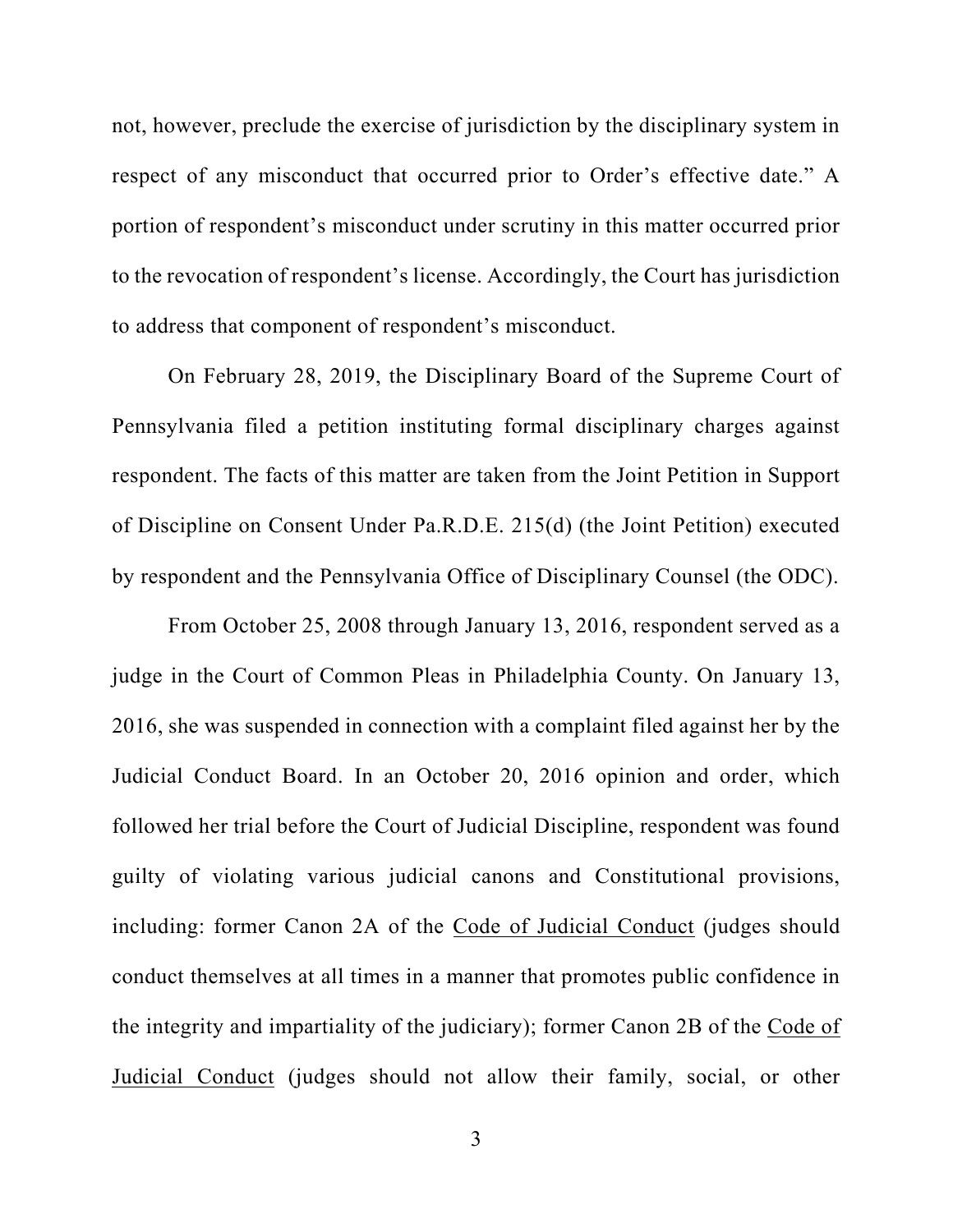relationships to influence their judicial conduct or judgment); Article V, § 18(d)(1) of the Pennsylvania Constitution (conduct that brings the judicial office into disrepute); Article V, § 18(d)(1) of the Pennsylvania Constitution (conduct that prejudices the proper administration of justice); and an automatic, derivative violation of Article V, § 17(b) of the Pennsylvania Constitution (inasmuch as it has been found that respondent's conduct constitutes a violation of former Canons 2A and 2B of the Code of Judicial Conduct).

A sanctions hearing was held and, as set forth in a December 16, 2016 order of the Court of Judicial Discipline, respondent was removed from judicial office and deemed ineligible to hold judicial office in the future. The Pennsylvania Supreme Court affirmed the decision of the Court of Judicial Discipline. In re Angeles Roca, First Judicial District, Philadelphia County, 173 A.3d 1176 (Pa. 2017).

On January 5, 2017, respondent resumed her private practice of law, having filed an administrative change in status to "active" with the Pennsylvania Attorney Registration Office.

The facts giving rise to the judicial and disciplinary actions against respondent are as follows. Respondent's son, Ian Rexach, owned a barbershop in Philadelphia. On or about March 27, 2012, the Philadelphia City Solicitor's Office filed a complaint in Philadelphia Municipal Court against Rexach for his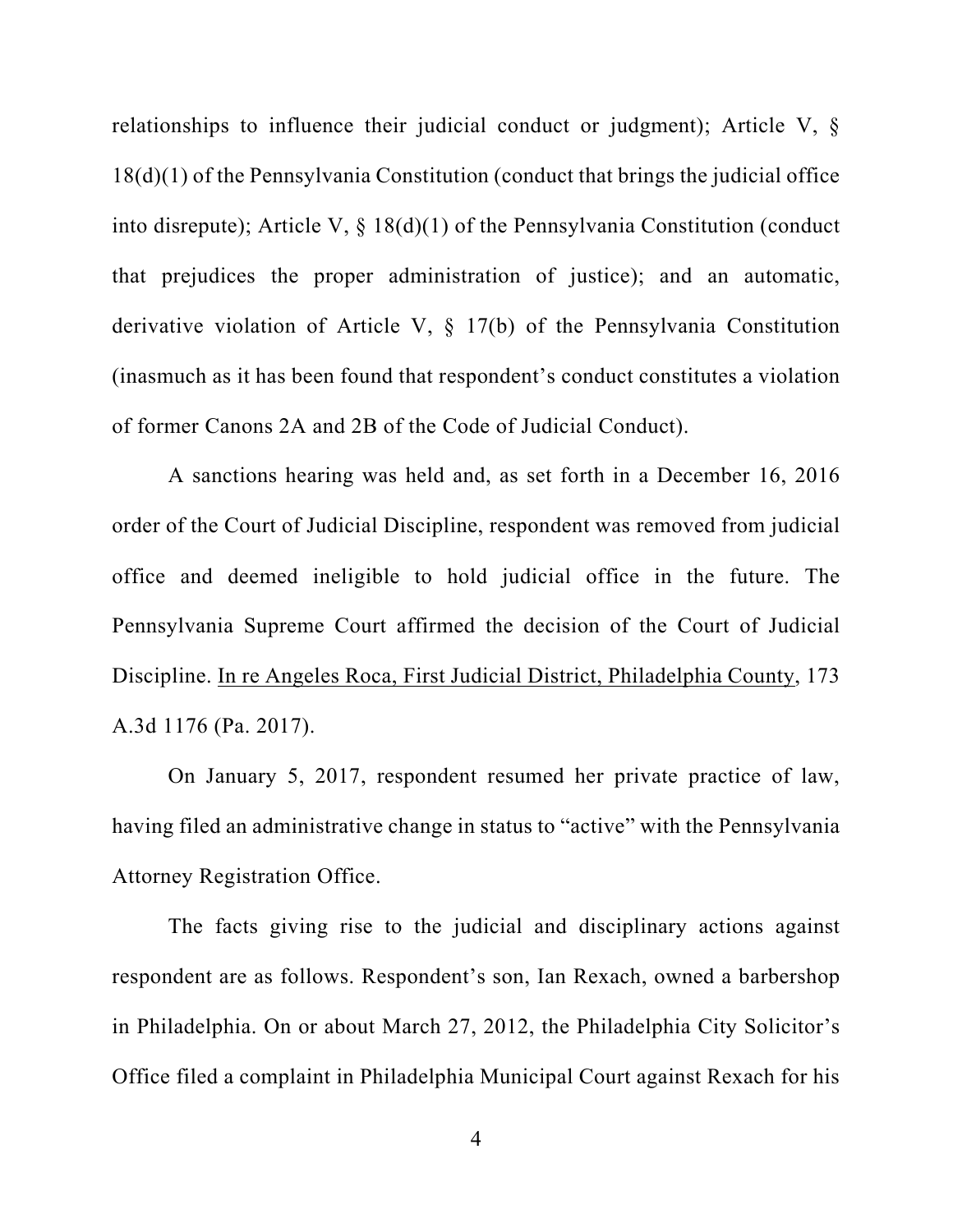failure to file a required 2008 business privilege tax return. Rexach failed to appear for the hearing on the complaint and, on May 15, 2012, the municipal court entered a default judgment against him.

On June 12, 2012, former Judge Dawn A. Segal, of the Philadelphia Municipal Court, denied Rexach's pro se petition to open judgment.<sup>[1](#page-4-0)</sup> Thereafter, on June 26, 2012, respondent initiated a telephone call to former Philadelphia Municipal Court Judge Joseph C. Waters, Jr. Unbeknownst to respondent, Waters' telephone conversations were being lawfully intercepted by the Federal Bureau of Investigation (the FBI).

The following conversation took place between respondent and Waters during the June 26, 2012 telephone call:

> Roca: I have a question . . . Can you file a motion for reconsideration with [Segal]?

> Waters: Yeah. You file a Motion for Reconsideration with her and I'll talk to her.

Roca: Huh?

Waters: I said file a Motion for Reconsideration with her and I'll talk to her. Roca: Ok.

<span id="page-4-0"></span><sup>&</sup>lt;sup>1</sup> At our September 17, 2020 session, we considered the OAE's motion for reciprocal discipline against Segal. We subsequently recommended to the Court that Segal be disbarred. In the Matter of Dawn A. Segal, DRB 20-072 (February 11, 2021). The Court disagreed and imposed a three-year prospective suspension. In re Siegel, 246 N.J. 137 (2021).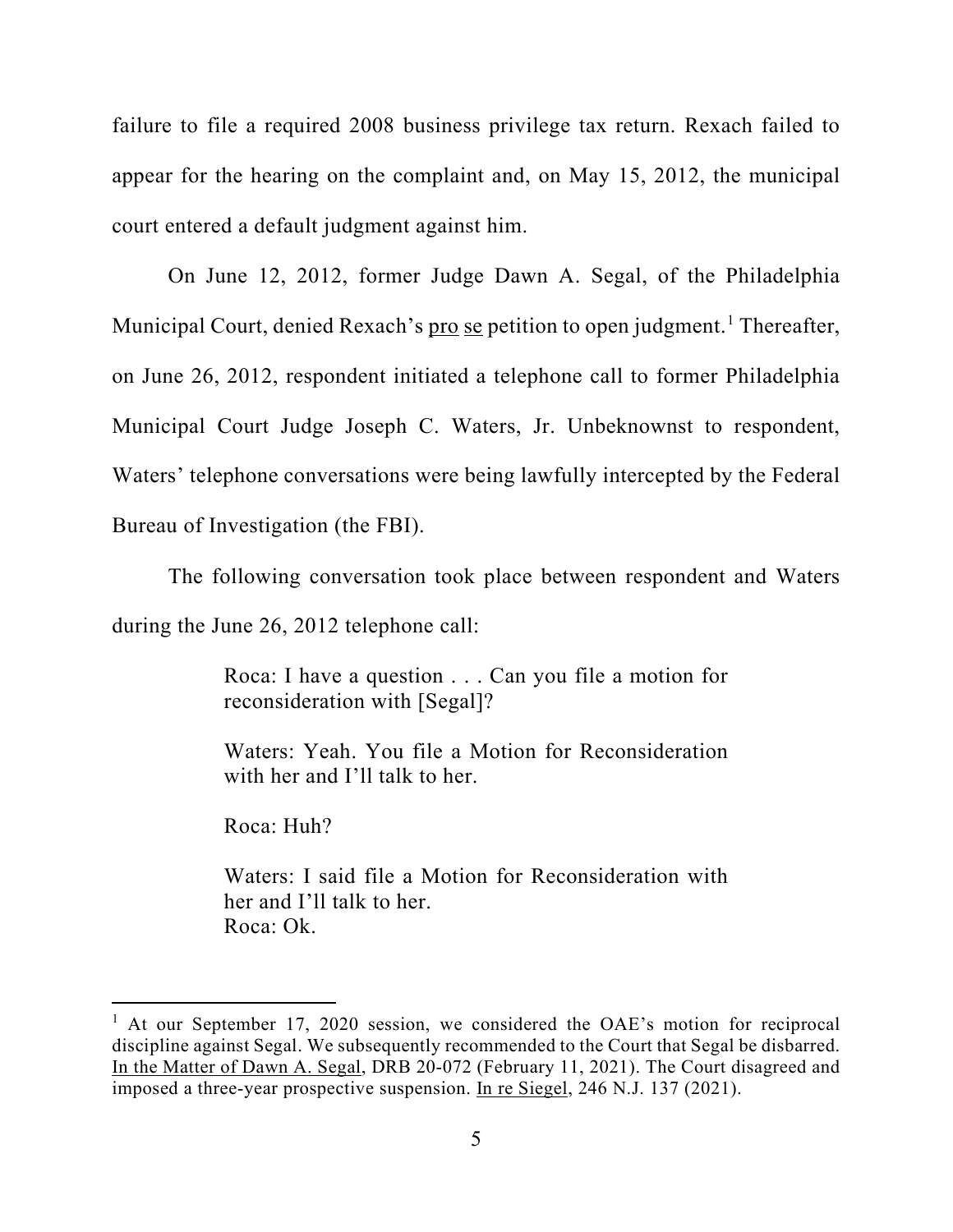Waters: Why didn't you call me first?

Roca: Because I didn't know it was late, so I just sent him over and I said, "Just go open it." I didn't know it was beyond the 30 day period. Otherwise, I would have called.

Waters: Yeah.

Roca: It was on May  $15<sup>th</sup>$  and he wrote in the petition, "I apologize I got this mixed up with another court date in Municipal Court," and then he wrote, "I wish to reopen my case so that I can resolve this matter and make payment." The bitch denied it. That's a pretty good . . . [laughs] . . . I mean it's not a legal defense, but give me a break.

 $[OAEB3; Ex.A$ <sup>[18.]<sup>[2](#page-5-0)</sup></sup>

On June 28, 2012, Rexach filed a petition for reconsideration in the

Philadelphia Municipal Court. Respondent became aware that, after June 29, 2012, Segal would no longer be presiding over those types of petitions, and again, she reached out to Waters. On June 29, 2012, the following telephone conversation took place:

Waters: Hey Honey, what's up Babe?

Roca: Do you have Dawn's number?

Waters: Who?

Roca: Dawn Segal.

<span id="page-5-0"></span><sup>&</sup>lt;sup>2</sup> "OAEb" refers to the OAE's December 21, 2020 brief in support of the motion. "Ex." Refers to the exhibits attached to the brief.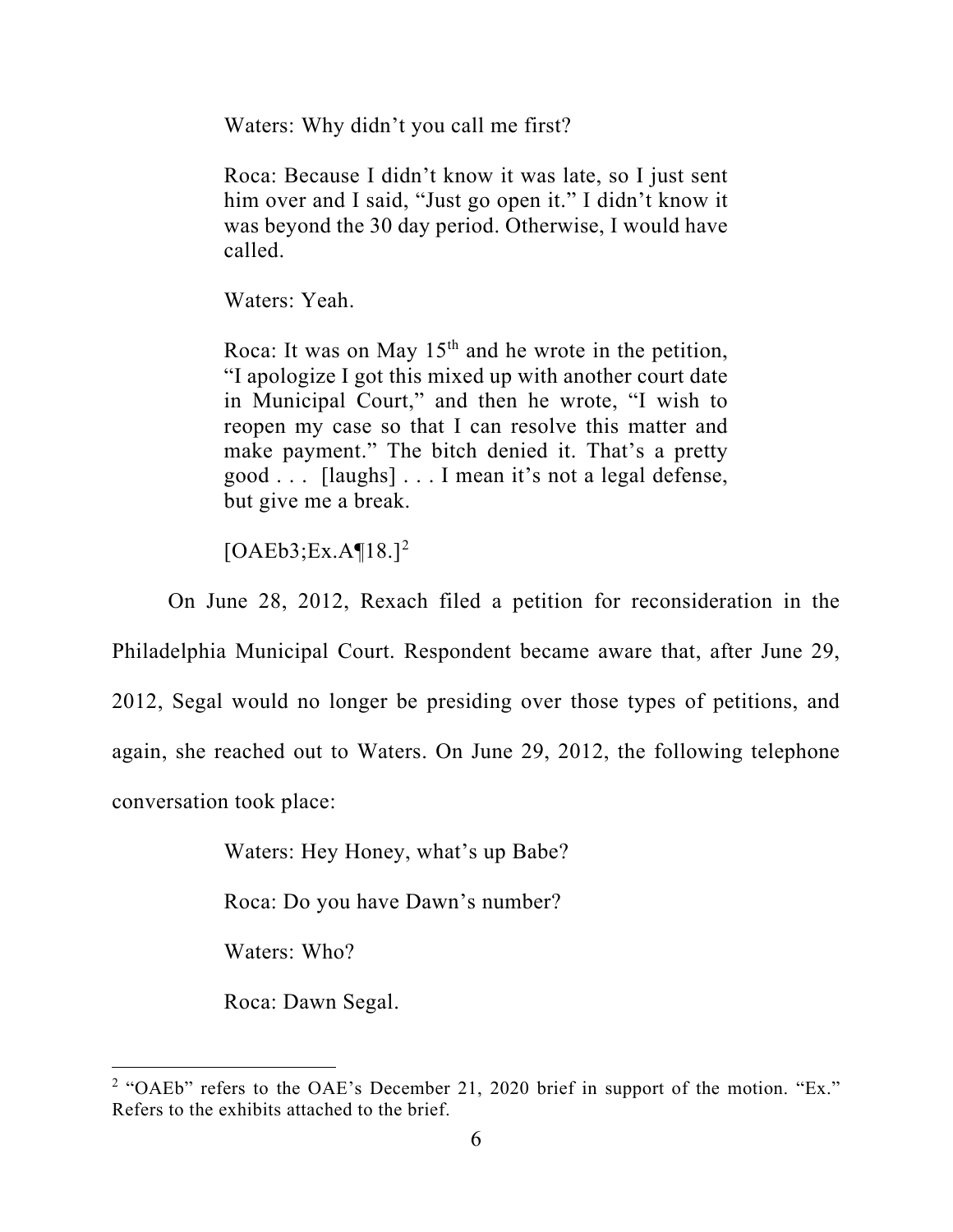Waters: uh…

Roca: He [Rexach] just filed for reconsideration. They said she [Segal] does 'em right today. So we need to call her today.

Waters: Oh. Okay. I'll call Dawn right now. All right.

Roca: It's Ian Rexach. She said call Monday and by Monday she [Segal] would have already decided the decision.

Waters: All right. What's his name?

Roca: It's Ian Rexach. R-E-X-A-C-H.

Waters: R-E-X-A-C-H. I'll call her right now.

Roca: And it was a Motion for Reconsideration. All right?

Waters: All right. Bye-bye. Roca: Thank you, Baby.

 $[OAEb4; Ex.A[21.]$ 

Thus, when respondent learned that Segal would not be hearing such motions after June 29, 2012, she intervened to prevent her son's motion from being heard by a municipal court judge who was unaware of her pending request for assistance with Waters.

After Segal granted Rexach's motion for reconsideration, Waters placed two calls to respondent, both on July 1, 2012. For the first call, Waters left a voicemail stating: "Angie, it's Joe. Dawn Segal just called me. She just said she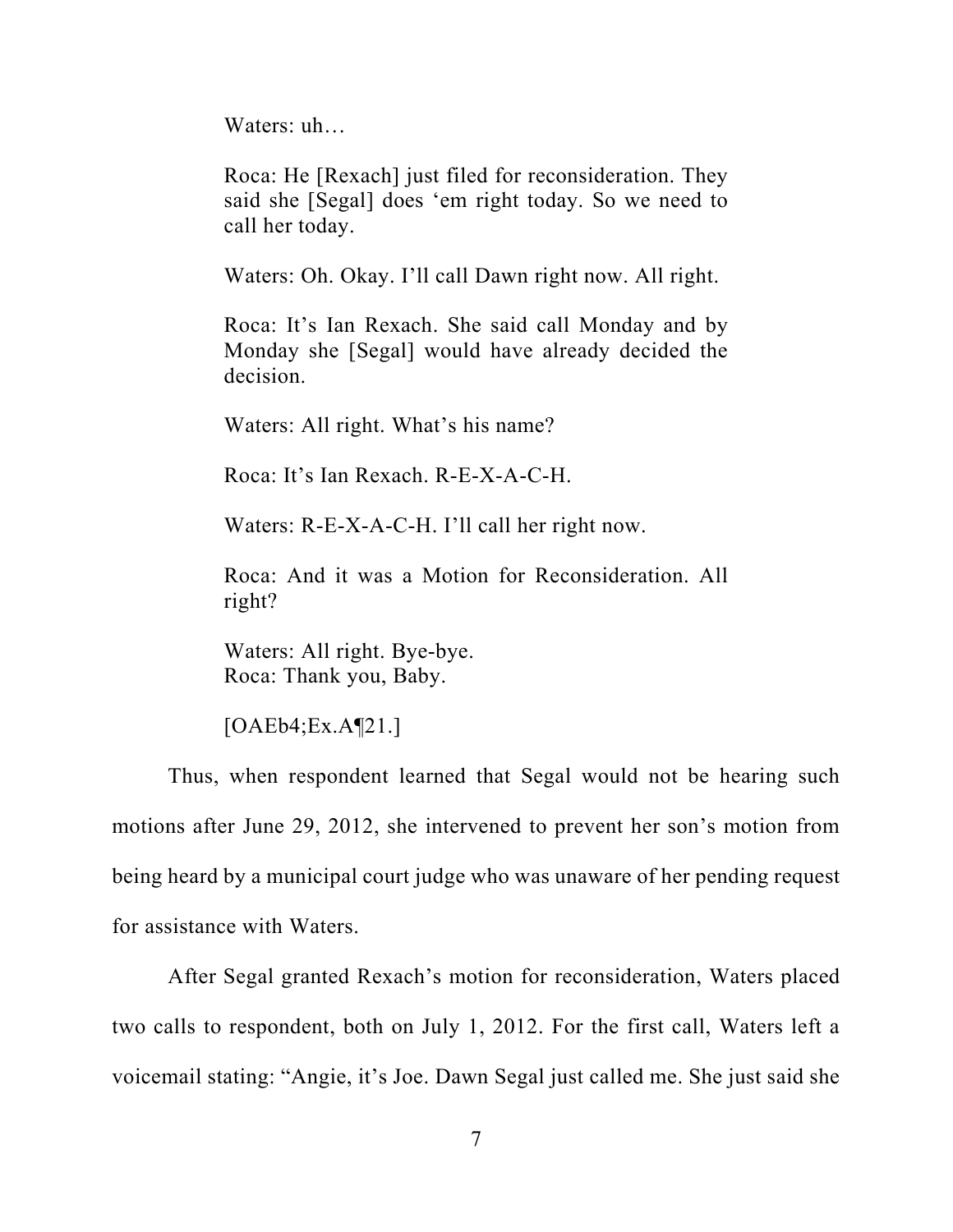took care of that thing. All right. Bye-bye." In the second call, the following conversation took place:

> Roca: Hello. Waters: Angie, it's Joe. How you doin? Roca: Good. What's up? Waters: Not much. That thing's taken care of. Roca: Thank you, Honey. Thanks so much. Waters: She called me this morning and she said she did it over the weekend. So it's taken care of.

Roca: All right. Cool. Thanks, Baby.

 $[OAEb4; Ex.A$ [26.]

On June 3, 2013, an FBI agent interviewed respondent in connection with the federal government's investigation of Waters. During the interview, when asked whether Philadelphia judges call one another to ask for favors, respondent stated, "we don't do that here at all." Respondent also told the FBI agent that she would never call another judge to request a favor for a family member.

On April 13, 2015, respondent filed an answer in reply to an informal letter of inquiry that was issued by the Judicial Conduct Board, prior to the commencement of the formal charges. In her answer, respondent denied any inappropriate communication with Waters concerning Rexach's case. She stated in her written reply that she contacted Waters only for procedural assistance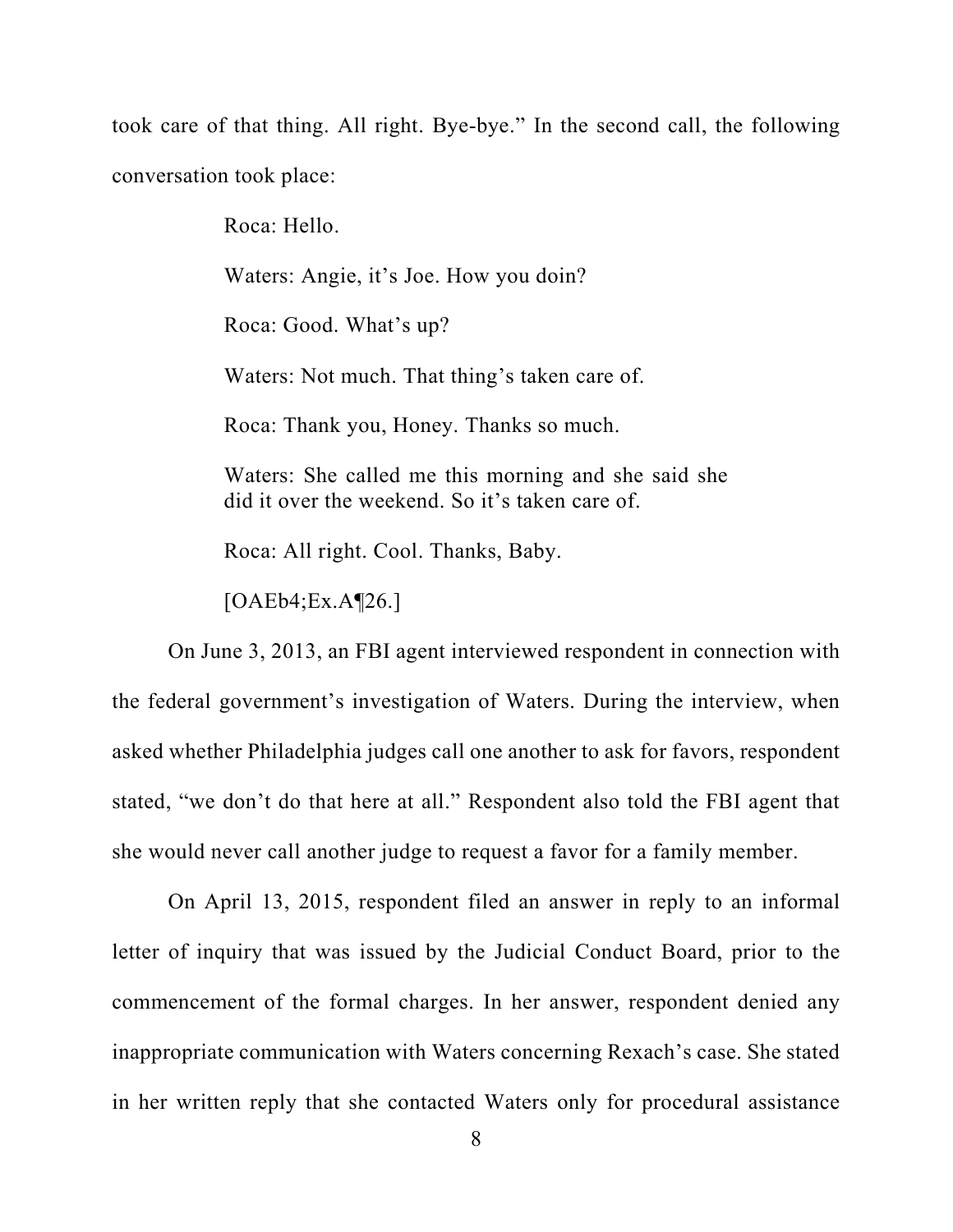regarding the case, and denied that Waters contacted, or intended to contact, Segal concerning Rexach's case. She stated, "apparently, Judge Waters contacted Judge Segal. This was without my knowledge and not at my request."

On June 18, 2015, after she was confronted with the FBI's recorded telephone conversations, respondent filed an amended response, admitting that Waters had suggested that he would speak to Segal concerning Rexach's case, and that she contacted Waters, on June 29, 2012, to ask him to request that Segal consider the matter promptly, because Segal would no longer be hearing those types of cases.

Respondent admittedly engaged in inappropriate communication with Waters concerning her son's case; improperly contacted Waters on June 29, 2012 to request that he contact Segal to ensure that Segal heard her son's petition; failed to report the communications she had with Waters to the Judicial Conduct Board or any other authority; and made false statements of material fact in her written reply to the inquiry from the Judicial Conduct Board.

Respondent and the ODC jointly recommended that a suspension of one year and one day would be the appropriate discipline for respondent's misconduct.<sup>[3](#page-8-0)</sup> In mitigation, the ODC noted that respondent admitted to engaging

<span id="page-8-0"></span> $3$  Respondent's Affidavit Under Rule 215(d) is attached to Exhibit A.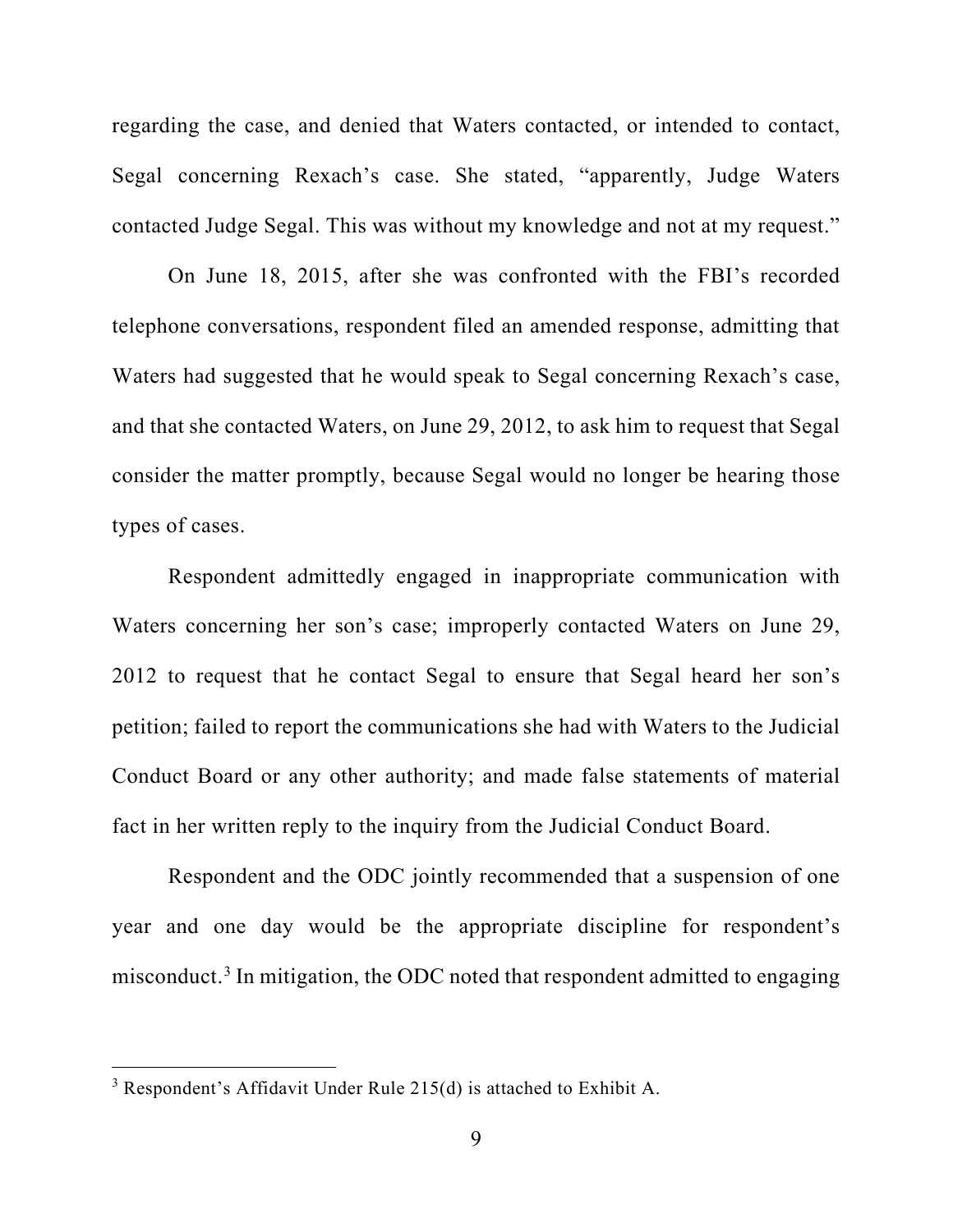in misconduct and violating the relevant Pennsylvania rules; her misconduct was a singular incident; she presented strong character witnesses who testified on her behalf; she was removed from the bench and deemed ineligible to hold judicial office in the future; and she cooperated with the ODC and consented to discipline. In aggravation, the ODC emphasized that respondent's misconduct occurred while she served as a judge in the Philadelphia Court of Common Pleas; that she initially denied any inappropriate communication between herself and Waters; and that her misconduct involved intervening in the judicial process on behalf of a family member.

On April 9, 2019, the Supreme Court of Pennsylvania granted the Joint Petition and suspended respondent for one year and one day.<sup>[4](#page-9-0)</sup> In a January 9, 2020 letter, respondent reported her Pennsylvania suspension to the Disciplinary Review Board, and our office forwarded it to the OAE.

In its brief in support of the motion for reciprocal discipline, the OAE asserted that a one-year or eighteen-month suspension was the appropriate quantum of reciprocal discipline for the totality of respondent's misconduct. The

<span id="page-9-0"></span><sup>&</sup>lt;sup>4</sup> The OAE's brief included Exhibit C, an order from the Supreme Court of Pennsylvania granting Segal's joint petition in support of discipline on consent, and suspending her for one year and one day. Exhibits D and E include press articles about the Waters investigation, confirming that Waters was sentenced in federal court to twenty-four months in prison for his guilty plea to mail fraud and honest services wire fraud. Exhibit F is the Court of Judicial Discipline's order finding Waters a convicted felon and disbarring him as a member of the bar, as well as declaring him ineligible for further judicial office.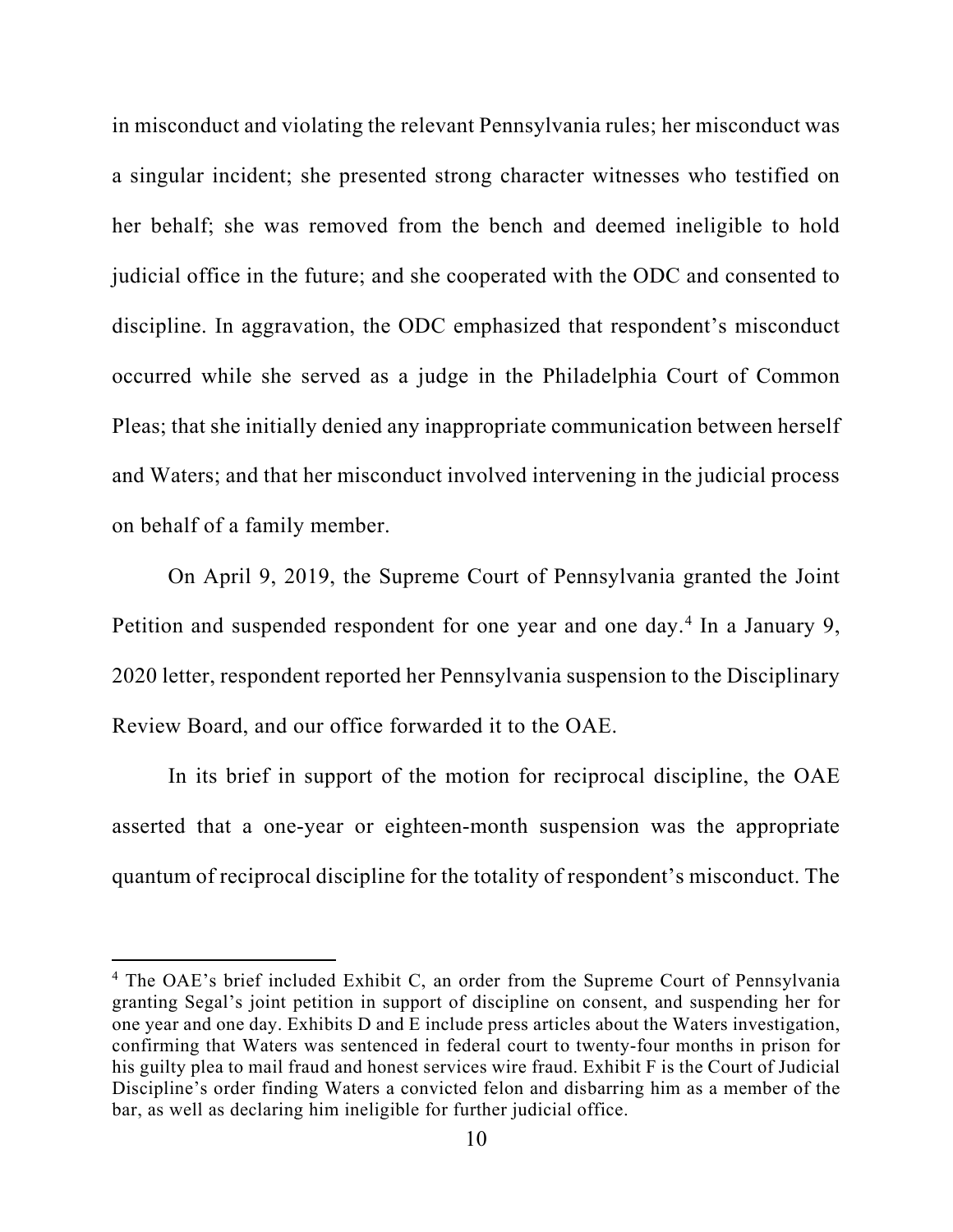OAE maintained that respondent's unethical conduct in Pennsylvania warranted similar discipline in New Jersey; however, because respondent's license to practice law in New Jersey had been revoked, the suspension should be "suspended" and served if and when she applied for readmission to the New Jersey bar. In support of its position, the OAE cited In re Fretz, 222 N.J. 435 (2015); In the Matter of David Eldon Fretz, DRB 14-249 (March 13, 2015) (imposing a deferred, one-year suspension on an attorney whose license had been revoked, as well as prohibiting him from pro hac vice admission in New Jersey). The OAE also relied on additional cases, outlined below, to argue that, based on New Jersey disciplinary precedent, respondent's misconduct warranted a suspension.

The OAE acknowledged, in mitigation, that respondent's conduct occurred more than eight years ago, and that respondent eventually reported her Pennsylvania discipline to the OAE.

In aggravation, the OAE noted that respondent misrepresented the nature of her unethical requests to Waters on two occasions – once to the FBI agent and once to the Pennsylvania Judicial Conduct Board. Citing In re Sicklinger, 228 N.J. 525 (2017); In the Matter of Todd C. Sicklinger, DRB 16-038 (November 2, 2016), the OAE argued that we may consider, in aggravation, attempts to cover up misconduct, even though the cover up occurred after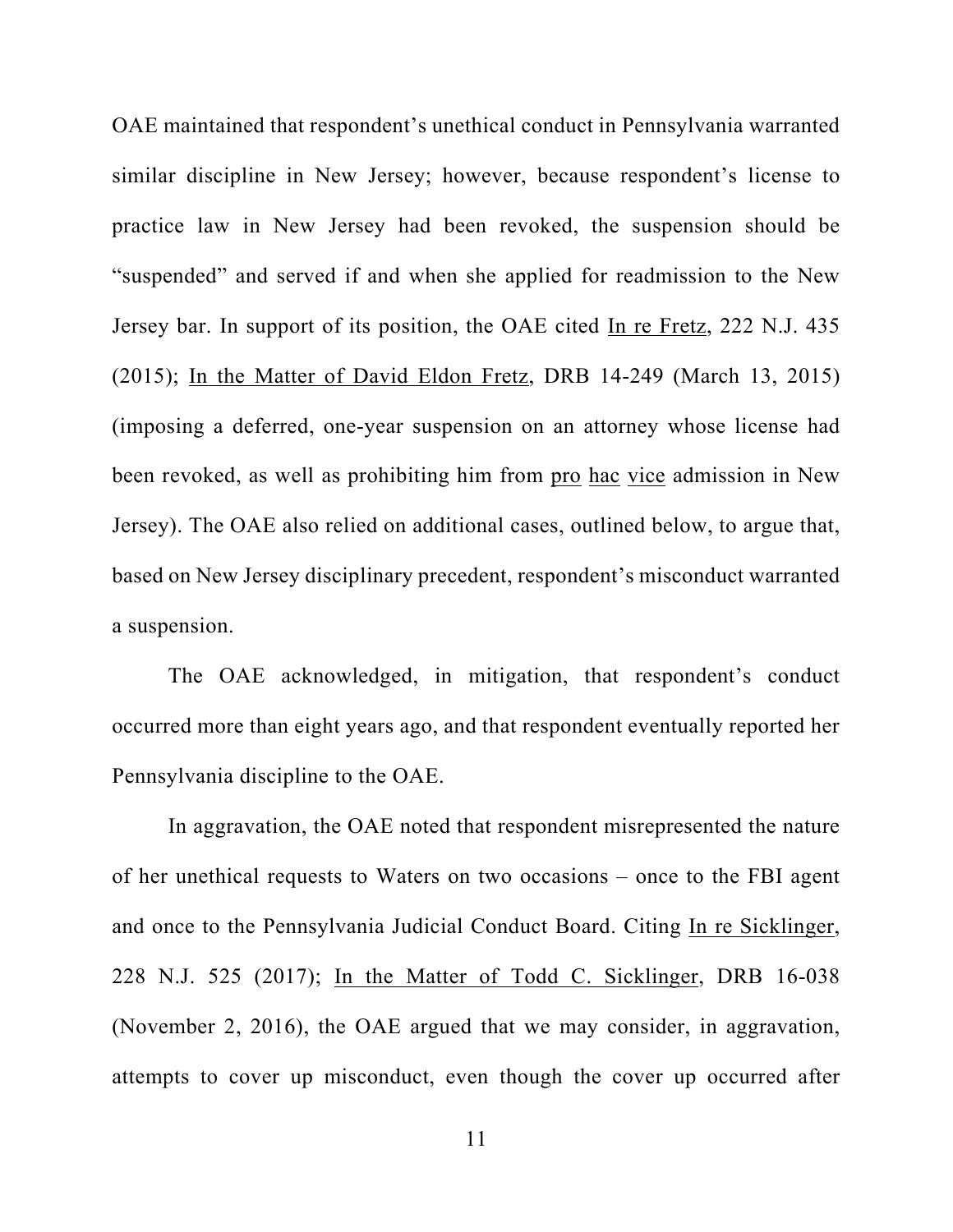respondent's license to practice law in New Jersey was revoked, because the misconduct itself occurred while respondent had an active license in New Jersey. In Sicklinger, we did not impose discipline for the criminal act, because it had occurred after Sicklinger's license had been revoked; however, we did consider the criminal act in aggravation, as part of a pattern of inappropriate behavior in which Sicklinger had engaged. In the Matter of Todd C. Sicklinger, DRB 16- 038 (November 2, 2016) (slip op. at 15-16).

Further, in aggravation, the OAE noted that respondent "embroiled" others and recruited unethical conduct from two additional judges to ensure her son's case would be resolved favorably. Additionally, the OAE argued that, initially, respondent had the opportunity to "come clean regarding her misconduct," but, instead, had misrepresented the nature of her unethical conduct to the FBI and to the Judicial Conduct Board by stating that she would not request a favor for a family member, and that judges in her jurisdiction did not request favors.

On January 19, 2021, the Office of Board Counsel (the OBC) received respondent's reply to the instant motion for reciprocal discipline, wherein respondent stated that she "does not oppose and in fact consents to the Motion for Reciprocal Discipline filed by the Office of Attorney Ethics."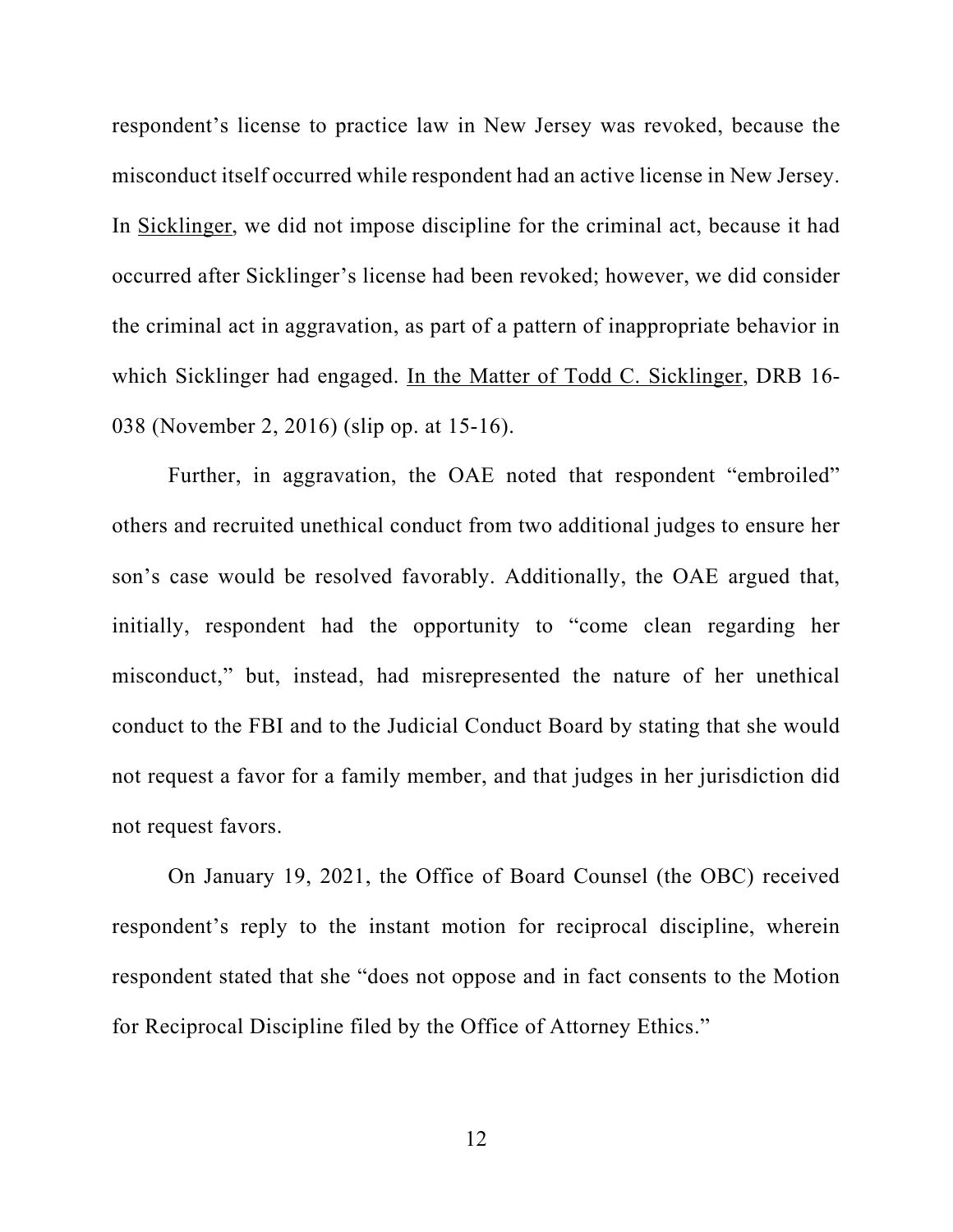On April 22, 2021, the OBC received a supplemental letter from Marc D. Garfinkle, Esq., counsel for respondent, who argued that "[a]s neither Respondent nor the OAE can point to factors requiring New Jersey to impose non-reciprocal discipline, we strongly urge this board to impose the most similar discipline, to wit, a suspension for a term of one year."

Garfinkle attached to the letter the relevant portions of the Pennsylvania Disciplinary Board's hearing report, concerning witness support for respondent's reinstatement, and arguing that respondent's significant contributions and dedication to the practice of law could warrant a retroactive suspension.

Garfinkle noted that respondent had moved to be reinstated in Pennsylvania, and that we had the discretion to impose discipline against respondent retroactively, based on her outstanding contributions to the community and the profession, so that respondent would be able to apply for reinstatement in New Jersey without delay.

Following our review of the record, we grant the OAE's motion for reciprocal discipline. Pursuant to R. 1:20-14(a)(5), "a final adjudication in another court, agency or tribunal, that an attorney admitted to practice in this state . . . is guilty of unethical conduct in another jurisdiction . . . shall establish conclusively the facts on which it rests for purposes of a disciplinary proceeding

13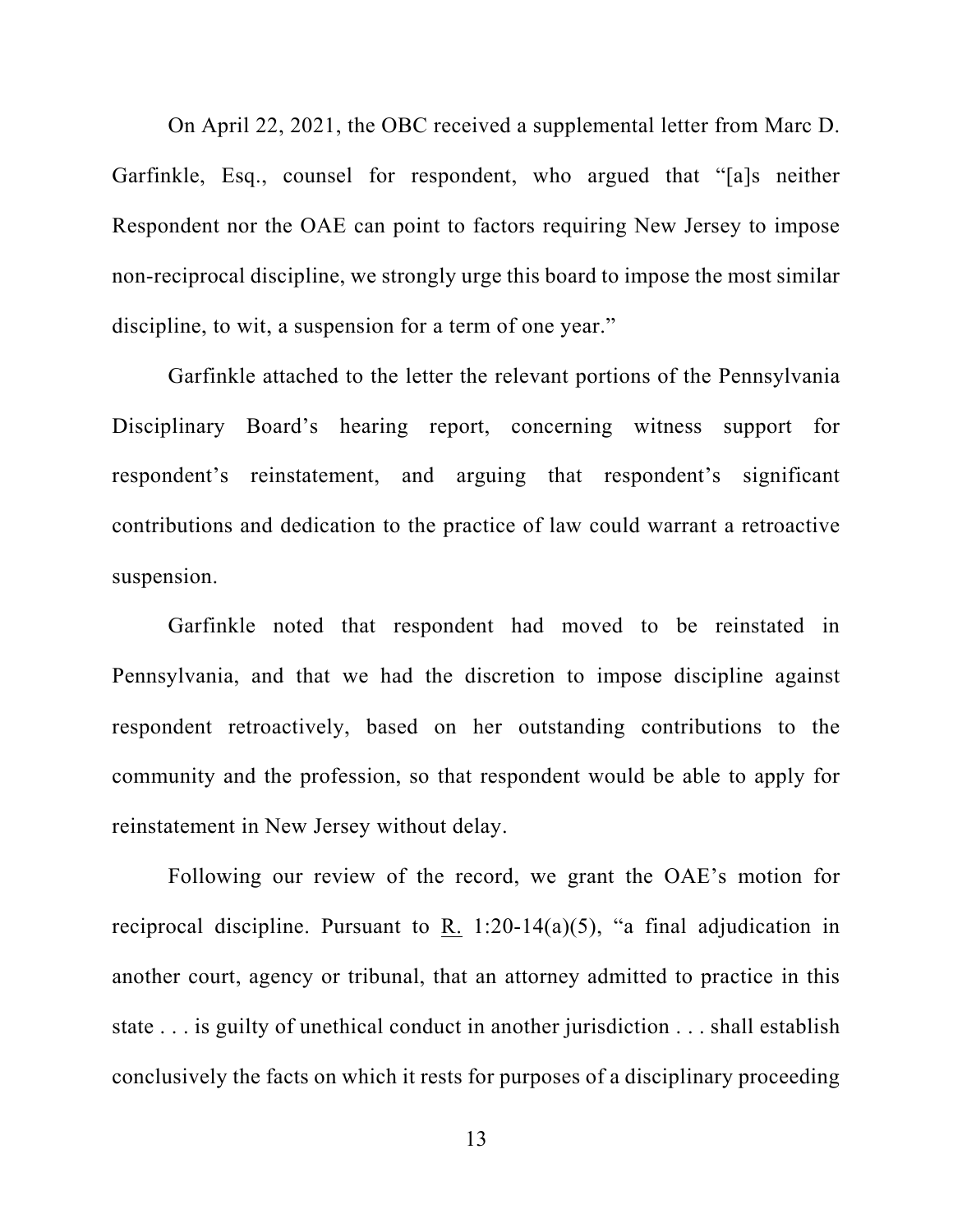in this state." Thus, with respect to motions for reciprocal discipline, "[t]he sole issue to be determined . . . shall be the extent of final discipline to be imposed." R.  $1:20-14(b)(3)$ .

In Pennsylvania, the standard of proof in attorney disciplinary matters is that the "[e]vidence is sufficient to prove unprofessional conduct if a preponderance of the evidence establishes the conduct and the proof . . . is clear and satisfactory." Office of Disciplinary Counsel v. Kissel, 442 A. 2d 217 (Pa. 1982) (citing In re Berland, 328 A.2d 471 (Pa. 1974)). Moreover, "[t]he conduct may be proven solely by circumstantial evidence." Office of Disciplinary Counsel v. Grigsby, 425 A. 2d 730 (Pa. 1981) (citations omitted).

Notably, in her Pennsylvania disciplinary proceedings, respondent admitted both the facts of this case and her violations of the relevant Pennsylvania rules. Moreover, she consented to the quantum of discipline imposed in Pennsylvania.

Reciprocal discipline proceedings in New Jersey are governed by R. 1:20- 14(a)(4), which provides in pertinent part:

> The Board shall recommend the imposition of the identical action or discipline unless the respondent demonstrates, or the Board finds on the face of the record on which the discipline in another jurisdiction was predicated that it clearly appears that:

> (A) the disciplinary or disability order of the foreign jurisdiction was not entered;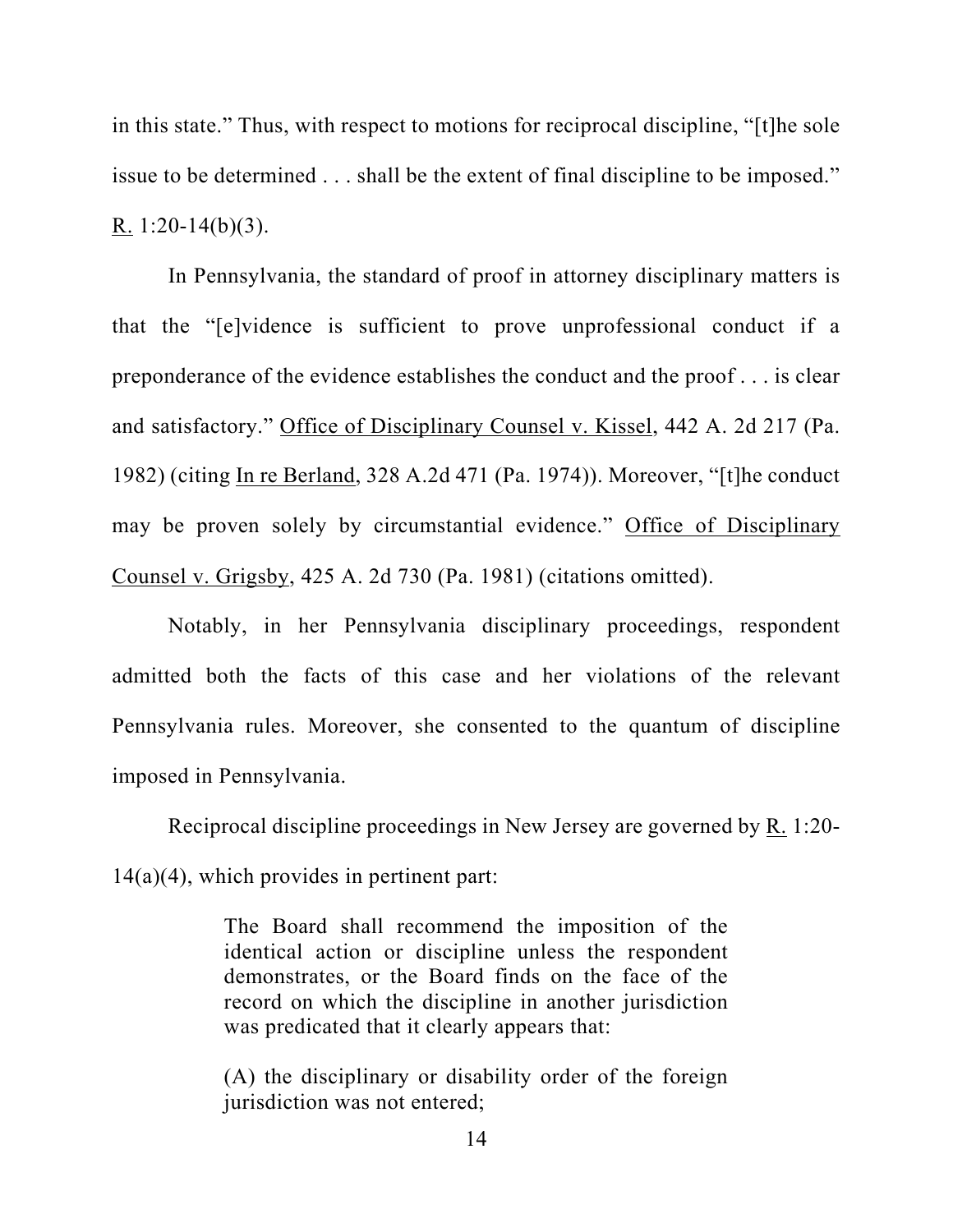(B) the disciplinary or disability order of the foreign jurisdiction does not apply to the respondent;

(C) the disciplinary or disability order of the foreign jurisdiction does not remain in full force and effect as the result of appellate proceedings;

(D) the procedure followed in the foreign disciplinary matter was so lacking in notice or opportunity to be heard as to constitute a deprivation of due process; or

(E) the unethical conduct established warrants substantially different discipline.

A review of the record does not reveal any conditions that would fall within the ambit of subparagraphs (A) through (E). We, thus, determine to impose a deferred, one-year suspension, substantially the same quantum of discipline imposed in Pennsylvania.

Specifically, respondent violated New Jersey  $RPC$  3.5(a) by seeking to influence Segal, using Waters as an intermediary, to reopen her son's (Rexach's) case. She exerted this influence by leveraging both her position as a judge and her familiarity with Waters. By instigating and then not reporting to the appropriate authorities either Waters' or Segal's violations of judicial rules, respondent violated RPC 8.3(b). Respondent's request that Waters influence Segal's decision in Rexach's case further demonstrated dishonesty, in violation of RPC 8.4(c). Moreover, by seeking to influence the court case involving her son, and by interfering with Rexach's litigation to influence the favorable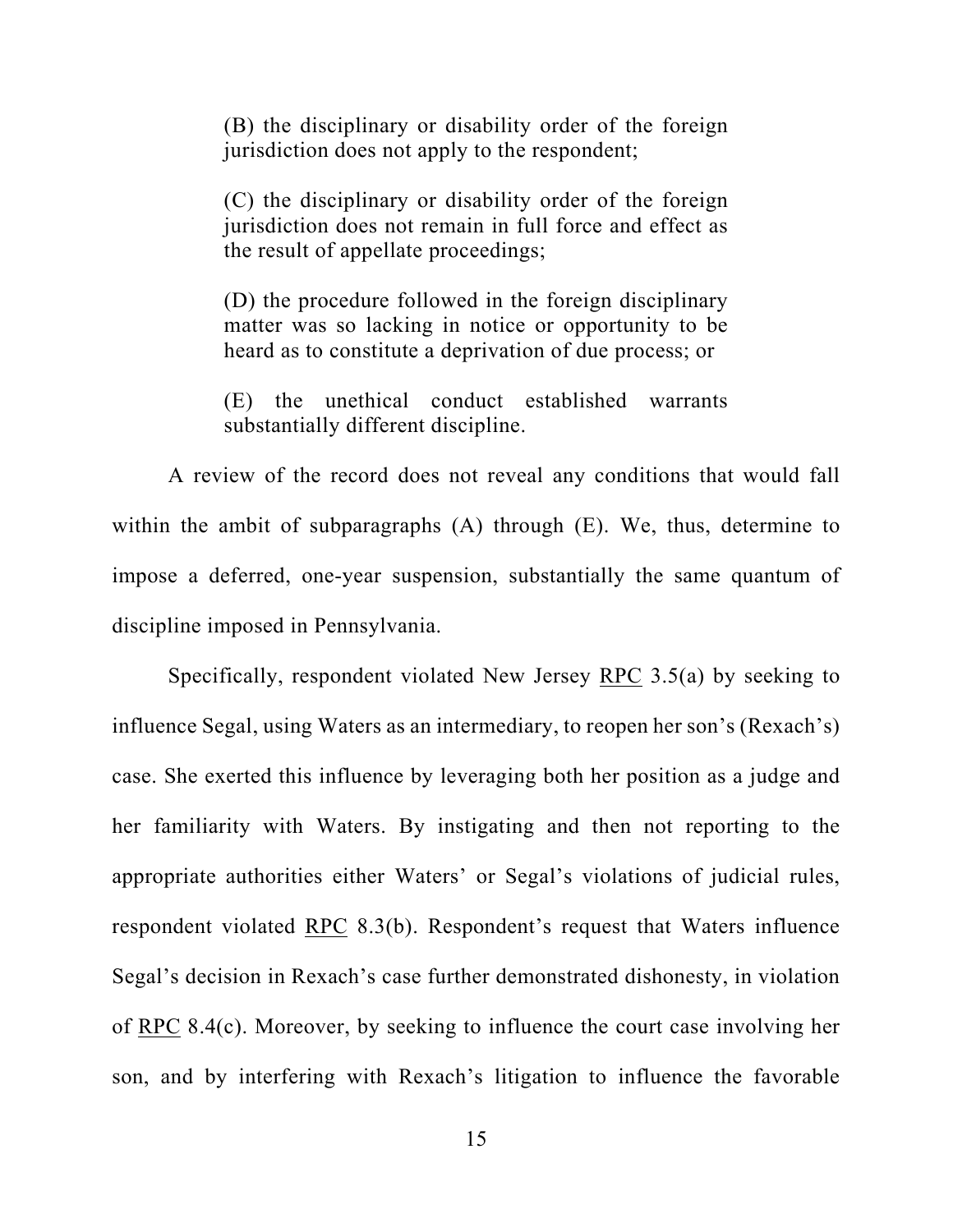decision made by Segal on his behalf, respondent committed conduct that was prejudicial to the administration of justice, in violation of RPC 8.4(d). Finally, as a judge herself at the time, respondent knew that, by asking Waters to intervene in her son's litigation, she was assisting him in conduct that violated the rules of the judiciary, in violation of RPC 8.4(f).

In sum, we find that respondent violated RPC 3.5(a); RPC 8.3(b); RPC 8.4(c); RPC 8.4(d); and RPC 8.4(f). The sole issue left for our determination is the proper quantum of discipline for respondent's misconduct.

Although there is no New Jersey disciplinary precedent directly on point with the facts of this case, and no New Jersey precedent for a violation of either RPC 8.3(b) or RPC 8.4(f), the following case law supports discipline as severe as a recommendation to the Court that respondent be disbarred. In our view, however, the unique facts of respondent's case make clear that the ultimate sanction of disbarment is not warranted.

Although we recommended to the Court that Segal be disbarred, Segal's misconduct was significantly more severe than that of respondent. Segal repeatedly conducted ex parte communications with Waters, and her resulting efforts, in three cases, to covertly favor one party in her courtroom over another, constituted an egregious affront to the administration of justice, diminished confidence in the judiciary, and violated multiple RPCs. Further, Segal's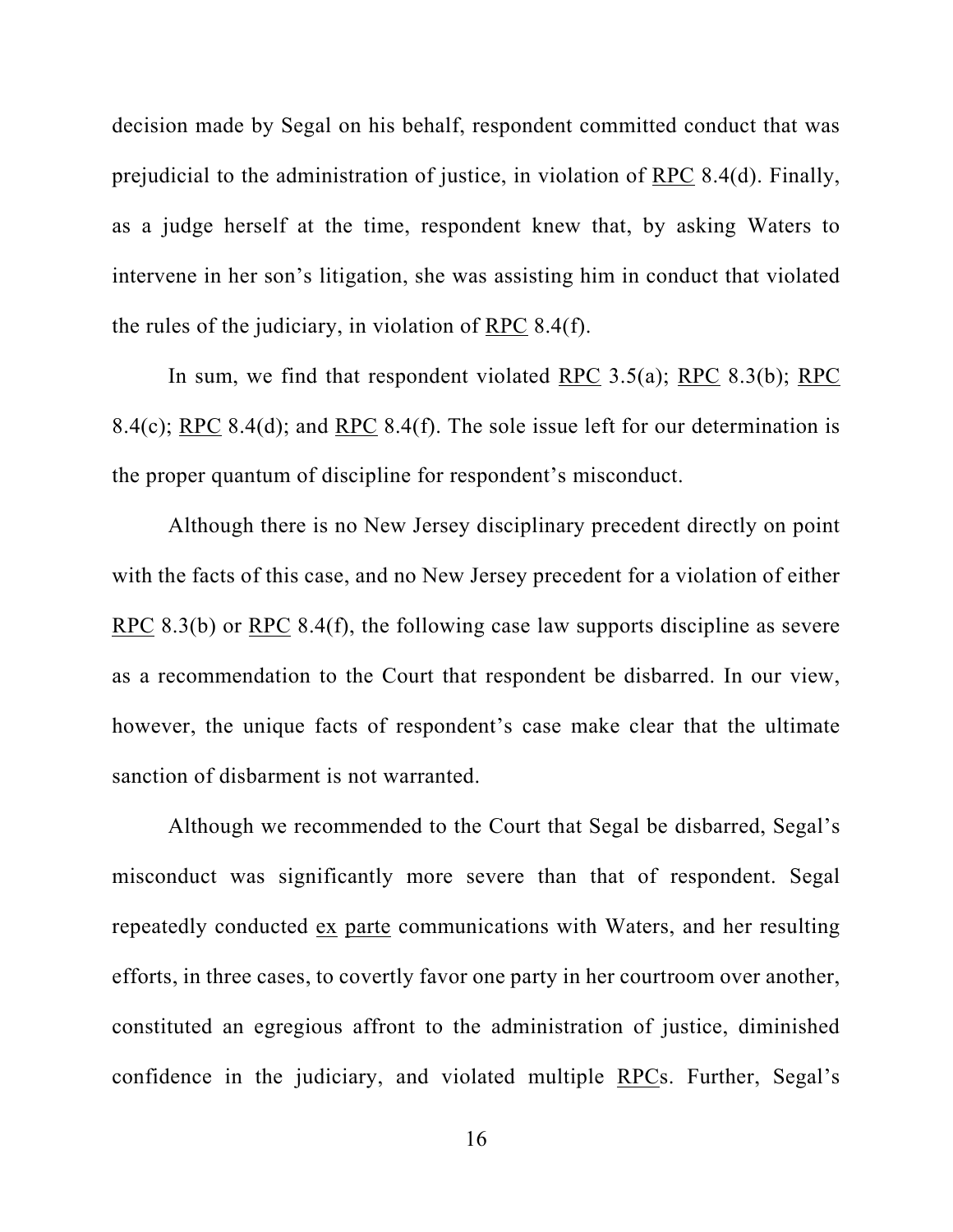motivation was her own personal, political advancement. As we stated in our decision, in Segal's courtroom, justice was for sale, if the price was right. By contrast, here, respondent's misconduct was limited to one occurrence, and, although reprehensible, was not part of a larger personal or political scheme. In the Matter of Dawn A. Segal, DRB 20-072 (February 11, 2021).

Here, as in Segal, the core of respondent's misconduct is the significant harm she caused to the public perception of a fair and impartial judiciary. In 1984, the Court imposed a significant suspension, seven years (time served), on an attorney who attempted to persuade a witness to testify falsely before a grand jury and, thus, directly impacted the administration of justice. In re Verdiramo, 96 N.J. 183 (1984). The attorney pleaded guilty to influencing a witness, in violation of 18 U.S.C. § 371, and, in accordance with a plea agreement, other charges against the attorney were dismissed. In finding certain conduct unworthy of lawyers, the Court stated:

> [p]rofessional misconduct that takes deadly aim at the public-at-large is as grave as the misconduct that victimizes a lawyer's individual clients. Because such a transgression directly subverts and corrupts the administration of justice, it must be ranked among the most egregious of ethical violations. We have not, in the past, been uniform in our approach to appropriate sanctions for serious ethical violations of this kind -- those that involve criminal acts of dishonesty that directly impact the administration of justice. Compare In re Rosen, supra, 88 N.J. 1 [1981] (respondent's conviction of attempted subornation of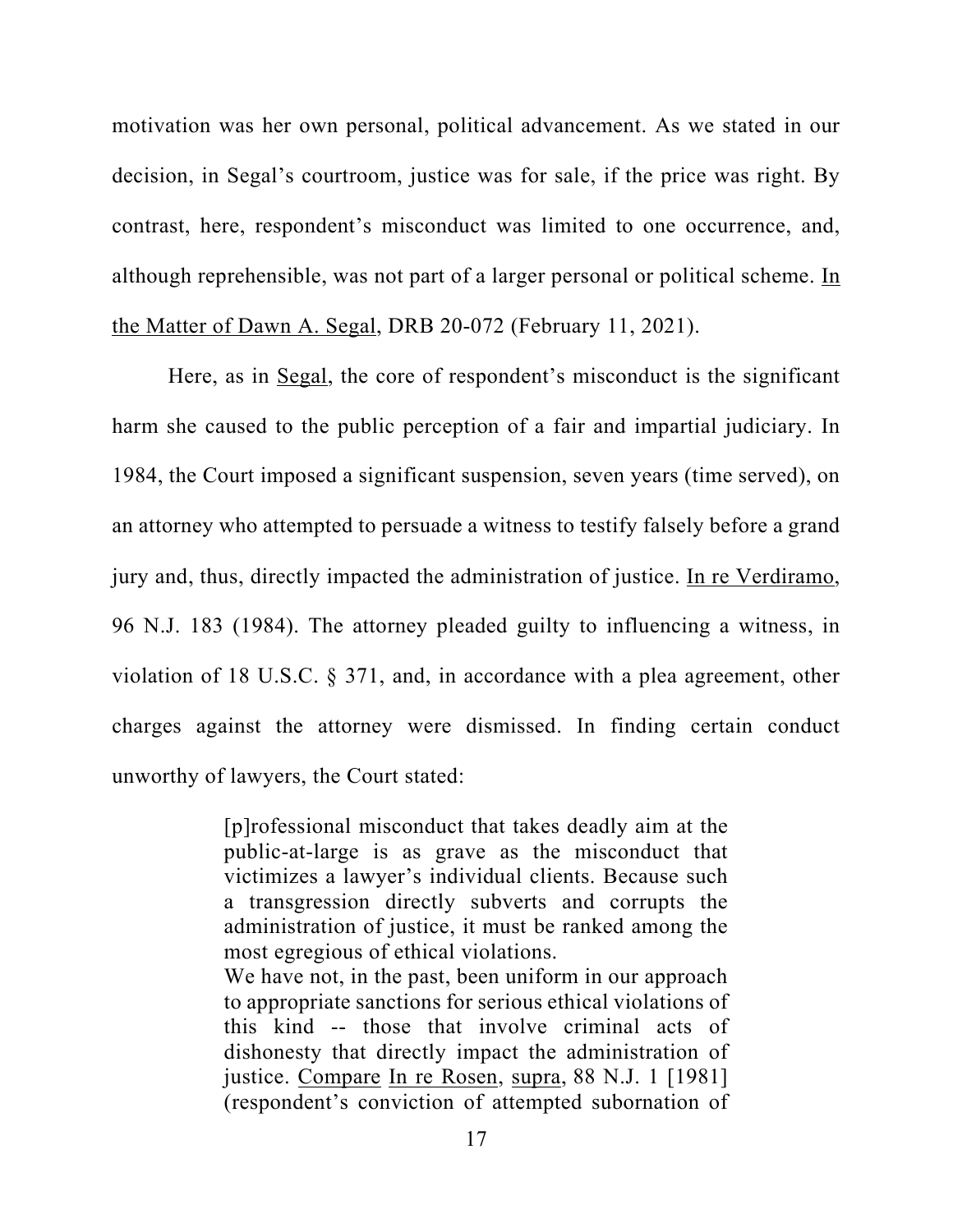perjury resulted in suspension of three years in view of mitigating factors) and In re Mirabelli, 79 N.J. 597 (1979) (respondent's guilty plea to accusation charging bribery warranted three year suspension and not disbarment due to mitigating circumstances) with In re Hughes, 90 N.J. 32 (1982) (respondent's guilty plea to charges of bribing public official and forging public documents warrants disbarment despite mitigating factors). We believe that ethical misconduct of this kind -- involving the commission of crimes that directly poison the well of justice -- is deserving of severe sanctions and would ordinarily require disbarment. See, e.g., In re Hughes, supra, 90 N.J. 32.

[In re Verdiramo, 96 N.J. at 187.]

Verdiramo was spared from disbarment, however, because the misconduct underlying his discipline had occurred more than eight years earlier. The Court remarked that "the public interest in proper and prompt discipline is necessarily and irretrievably diluted by the passage of time," and that disbarment would have been "more vindictive than just."

In <u>In re Giordano</u>, 123 N.J. 362 (1991), the Court remarked that crimes of dishonesty touch on an attorney's central trait of character. The Court declared that, when an attorney "participate[s] in criminal conduct designed to subvert fundamental objectives of government, objectives designed to protect the health, safety, and welfare concerns of society, the offense will ordinarily require disbarment." Id. at 370 (citation omitted).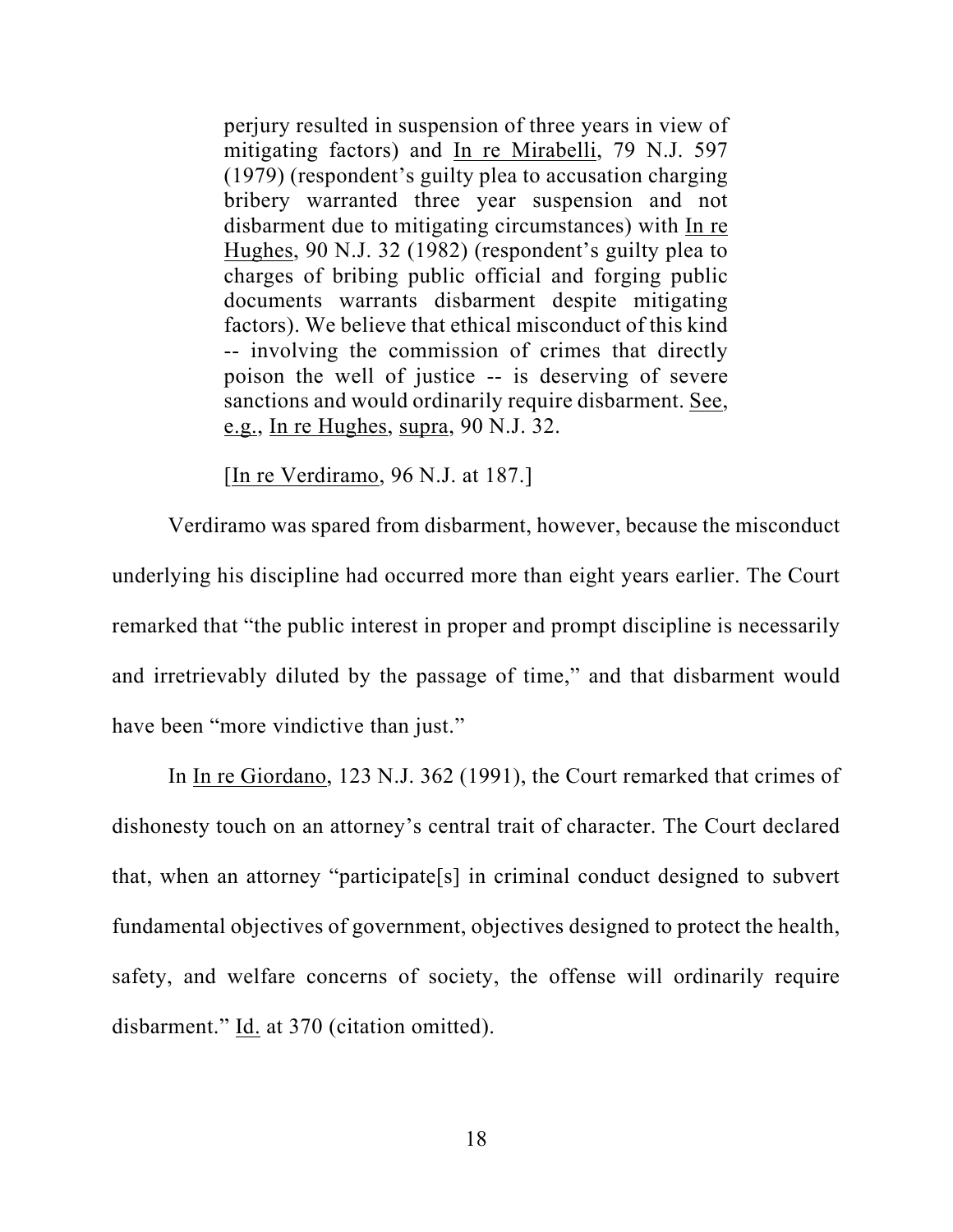In In re Kornreich, 149 N.J. 346 (1997), the Court, building on both Verdiramo and Giordano, once again underscored that "[d]isbarment is normally the appropriate discipline for attorney misconduct that undermines the integrity of the administration of justice." Id. at 365. In that case, the attorney was involved in a motor vehicle accident in a shopping center parking lot. After the incident, the other driver, Susan Yezzi, exited her vehicle and began to fumble through her purse for her insurance information to exchange with Kornreich. Meanwhile, Kornreich remained sitting in her car, "staring" at Yezzi. After writing down the license plate on Kornreich's car, Yezzi approached the vehicle and confronted Kornreich, who said nothing and continued to stare at her. As Yezzi tried to coax Kornreich out of her car to exchange information, Kornreich "just took off."

Yezzi reported the incident to the police. When the police questioned Kornreich, she denied that she had been involved in an accident but admitted that she had been in the parking lot at the time.

When the police officer returned to Kornreich's home to question her, she again denied having been involved in a car accident. She and her attorneyhusband threatened the officer with a lawsuit, if he did not "drop the investigation." Despite Kornreich's denials, she was issued summonses for failure to report a motor vehicle accident and leaving the scene of the accident.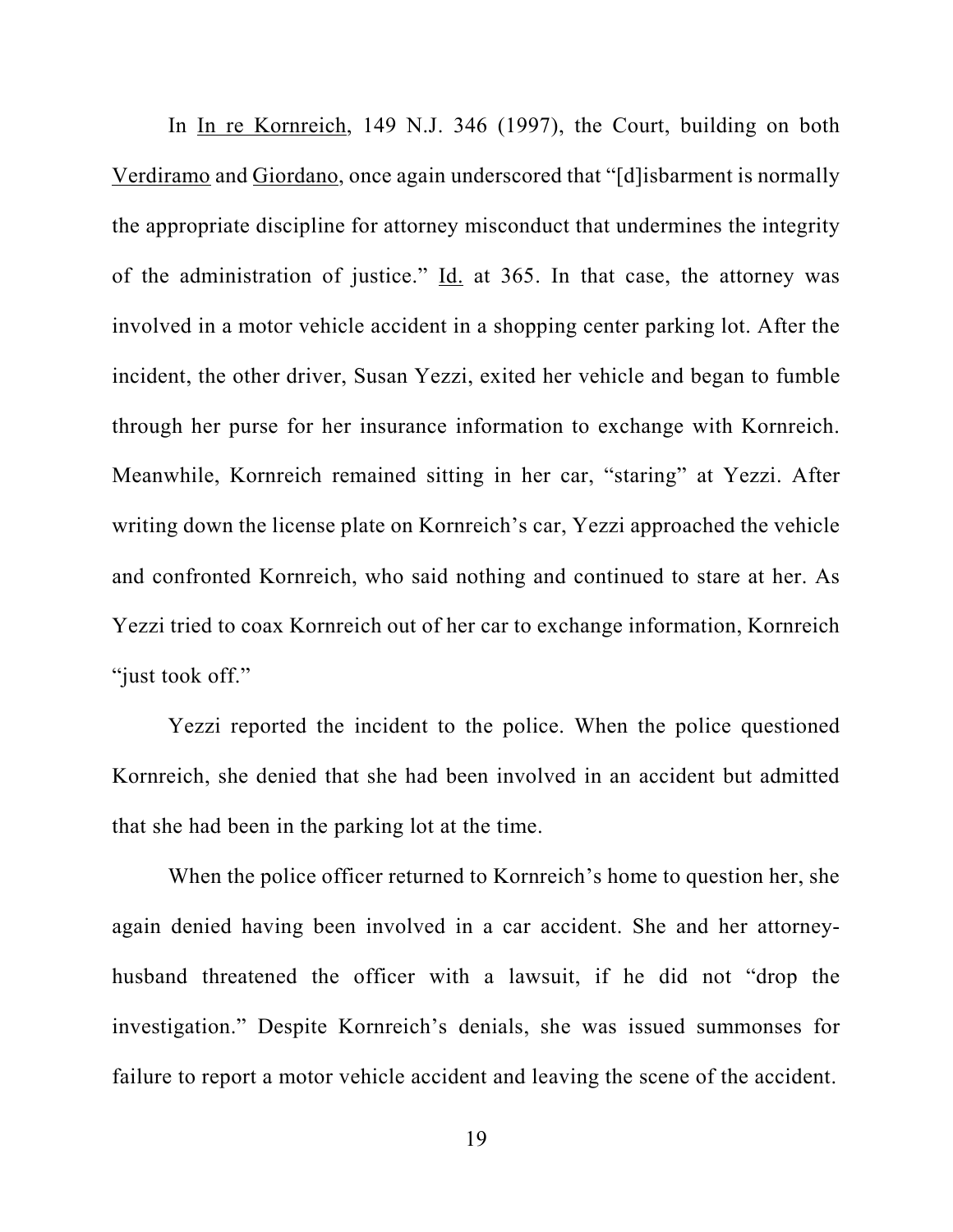When Yezzi, who was required to appear as a witness at Kornreich's municipal court trial, arrived in the courtroom, she was told that she could leave because the case against Kornreich had been dismissed, and charges would be filed against her former live-in babysitter, Angelique Franson. Prior to Yezzi's arrival, Kornreich's attorney had informed the court that Franson had been driving the car at the time of the accident. His statement to the court was prompted by a detailed story by Kornreich and her husband, both of whom agreed to testify against Franson. Kornreich later denied that she had told her attorney that Franson was driving the car.

Prior to Franson's trial, she called Kornreich for advice. By this time, Franson had moved to the west coast. Although Kornreich told Franson that she did not need to appear, that it was "no big deal," and that "they would not come after [her]," Franson appeared. When Yezzi arrived in the courtroom for Franson's trial, she did not recognize Franson. However, when Kornreich entered the courtroom, Yezzi informed the investigating police officer that Kornreich had been the driver of the car. Consequently, the case against Franson was dismissed. Ultimately, Kornreich pleaded guilty and was accepted into the Pre-Trial Intervention program.

We emphasized in our decision that, as of the date of oral argument, Kornreich continued to deny any wrongdoing or to show any remorse. In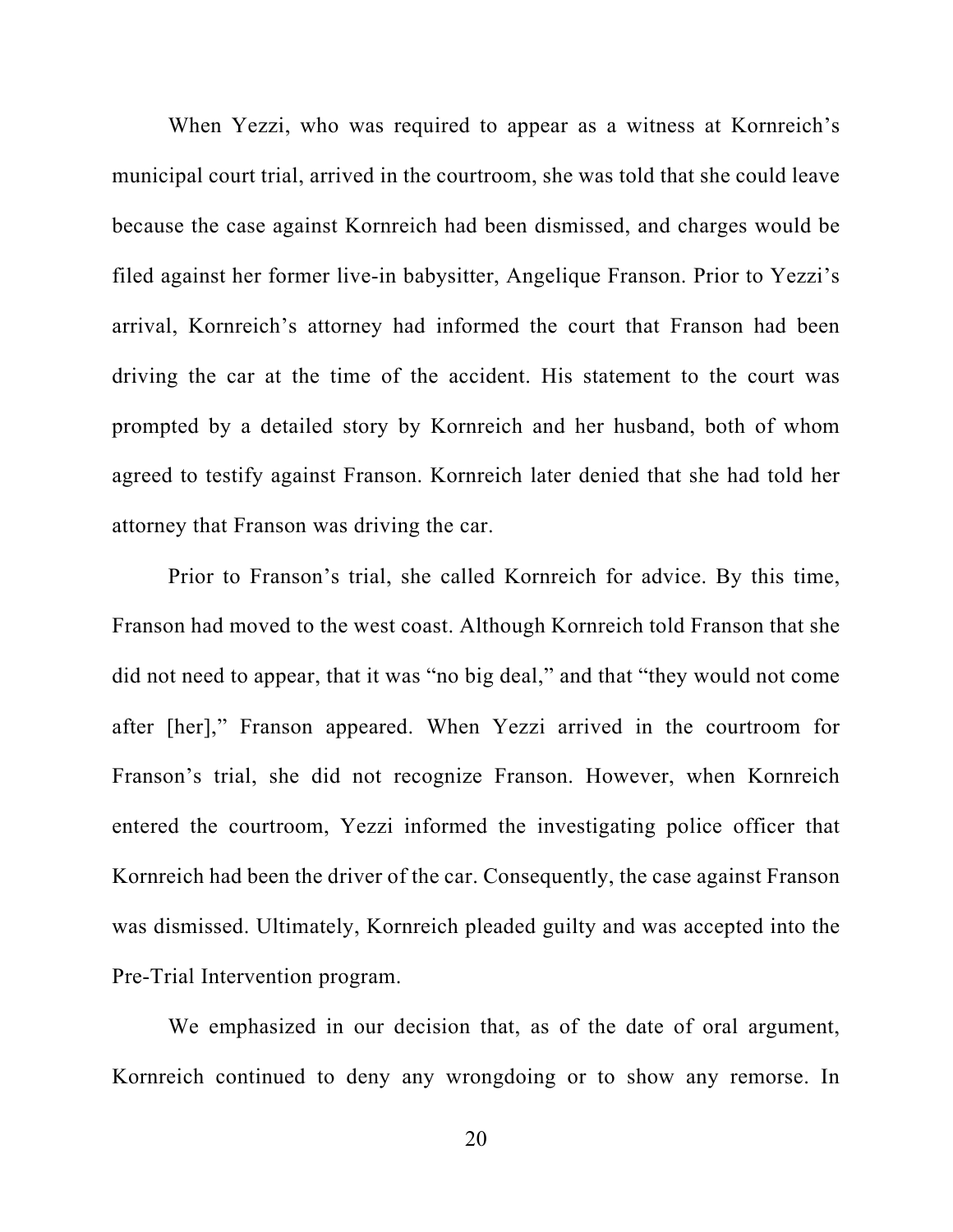assessing the appropriate measure of discipline to impose, we considered two cases that the OAE had cited in support of its request for a six-month suspension: In re Poreda, 139 N.J. 435 (1995), and In re Lunn, 118 N.J. 163 (1990). In Poreda, the attorney received a three-month suspension for fabricating and submitting a motor vehicle insurance card in defense of a charge of driving without insurance. We noted that Kornreich's conduct "was much more serious than attorney Poreda's" and, thus, deserving of a longer term of suspension.

In Lunn, the attorney was suspended for three years for fabricating a certification, on behalf of his deceased wife, to support allegations in a personal injury suit. He then refused to admit, for two years, that he had done so. We noted that Kornreich's conduct was as serious – if not more serious – than Lunn's. We considered, however, that, once caught in a web of lies, Kornreich might have found it difficult to extricate herself. In addition, we believed that Kornreich's character was not unsalvageable, because she was young and potentially capable of learning from her mistakes. A five-member majority, thus, voted to suspend Kornreich for one year.

The Court disagreed with our assessment of Kornreich's mitigation, determining that Kornreich's offense was more serious than the conduct presented in Lunn, and imposed a three-year suspension. In so doing, the Court stressed that the specific subject matter of attorneys' criminal misconduct was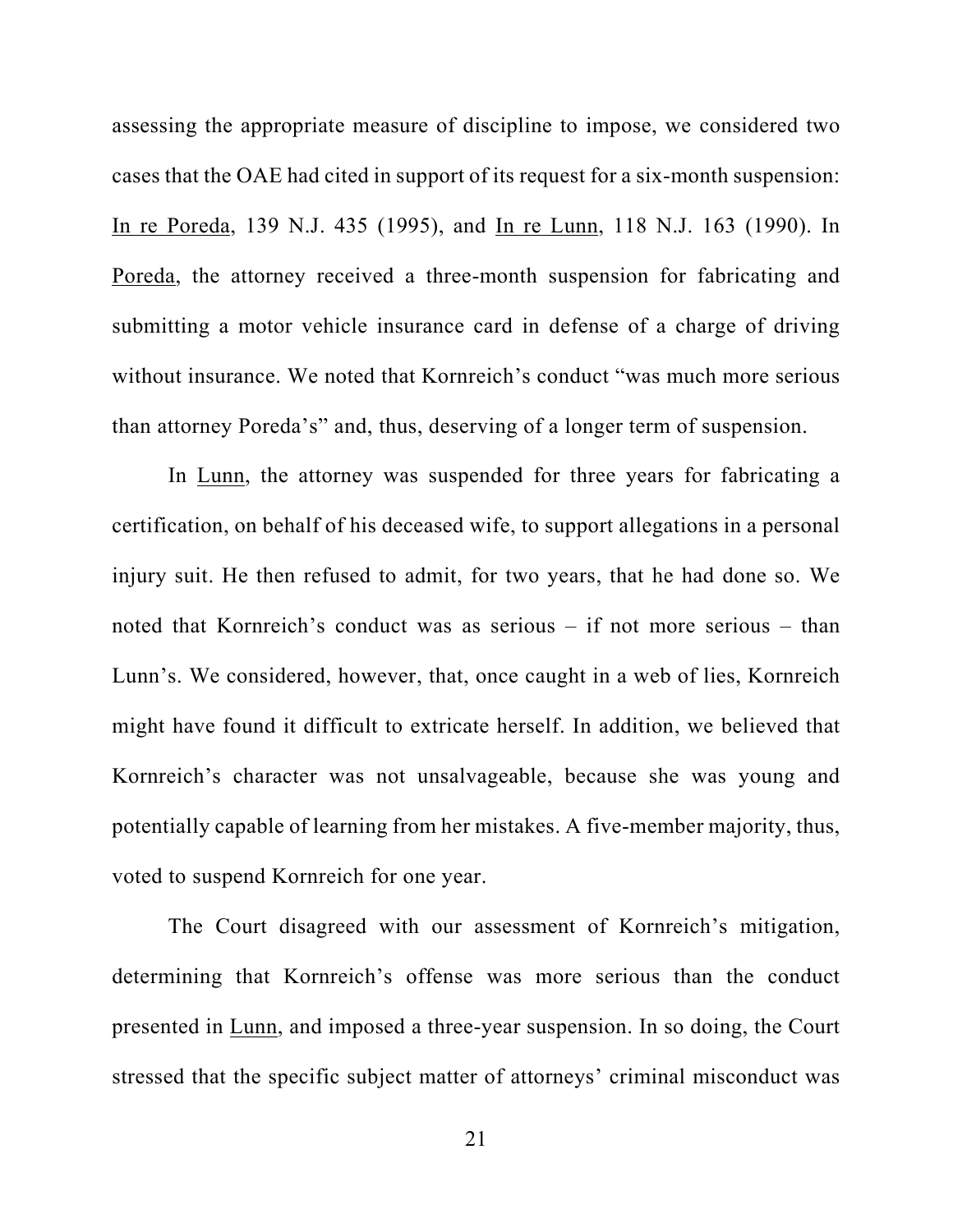not the factor upon which disbarment depends, "but rather the perversion of the justice system by the attorneys." Id. at 368. The Court, however, found compelling mitigation, including Kornreich's "youth and inexperience" at the time of her misconduct, that spared her from the ultimate sanction of disbarment. Id. at 370-72.

Justice Coleman, joined by Chief Justice Poritz, dissented, finding that Kornreich "was dishonest, committed crimes, demonstrated contempt for the administration of justice, and poisoned the well of justice." Id. at 375. The dissenting members of the Court, thus, determined that they would "disbar [Kornreich] because her conduct was so egregious and so inimical to the integrity of the judicial system that any lesser sanction would fail to protect the public."  $\underline{Id}$  at 376.

The OAE further suggested that we consider cases in which municipal judges or municipal prosecutors were involved in ticket-fixing schemes. The discipline imposed in cases involving such misconduct in municipal court proceedings has ranged from a reprimand to disbarment, depending on the facts of the offense, the presence of other unethical conduct, and the analysis of aggravating and mitigating factors.

In In re DeLucia and In re Terkowitz, 76 N.J. 329 (1978), the Court imposed a one-year suspension on each attorney, who, at the time of their

22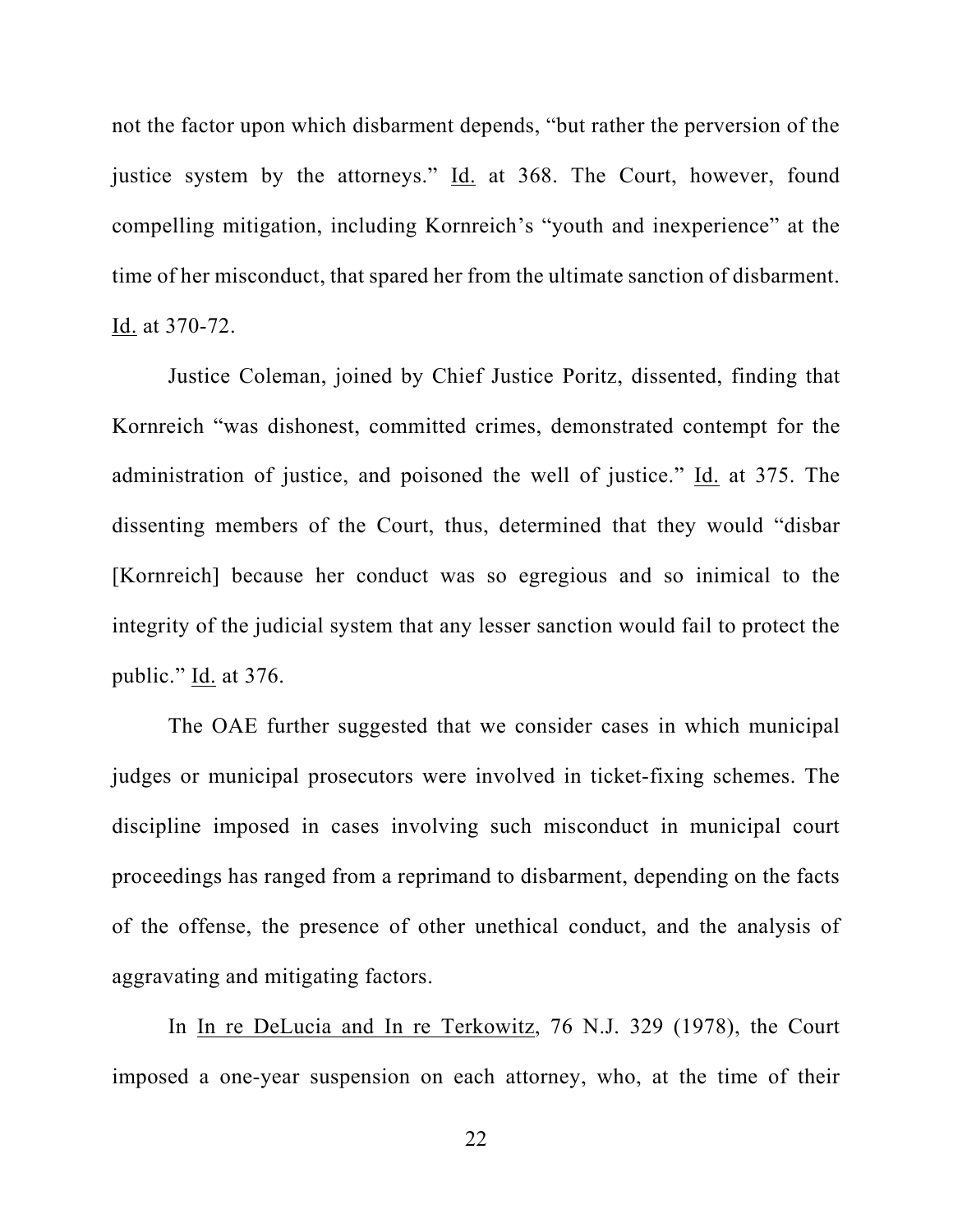misconduct, were municipal court judges in Rutherford, New Jersey. Id. at 330. Barbara Spencer, Terkowitz's secretary, received a ticket for improperly passing a school bus on her way to work. Id. at 331. Later that day, she informed Terkowitz that she had not seen the school bus because of other traffic. Id. at 331-32. Terkowitz telephoned DeLucia and explained that Spencer had been experiencing physical problems due to her pregnancy, her view had been obstructed and, therefore, she had not seen the school bus before passing it. Id. at 332. DeLucia then contacted the ticketing officer, explained the circumstances, and asked whether he would object if they "took care of it." Ibid. The officer responded that he did not care. Ibid.

In chambers, without anyone appearing before him, DeLucia "personally noted a not guilty plea on the court copy of [Spencer's] summons and entered a judgment of not guilty." Ibid. In the portion of the summons for the witness' testimony, in the absence of a court hearing or any testimony, DeLucia wrote "testimony . . . defendant states view was obstructed by trees . . ." Ibid. Spencer's acquittal was based solely on the information that DeLucia had received from Terkowitz. Ibid.

When the prosecutor's office investigated the Spencer summons, DeLucia arranged for Spencer to prepare an affidavit reciting what had occurred, and to back-date it to the date of the summons, which was the same date that she had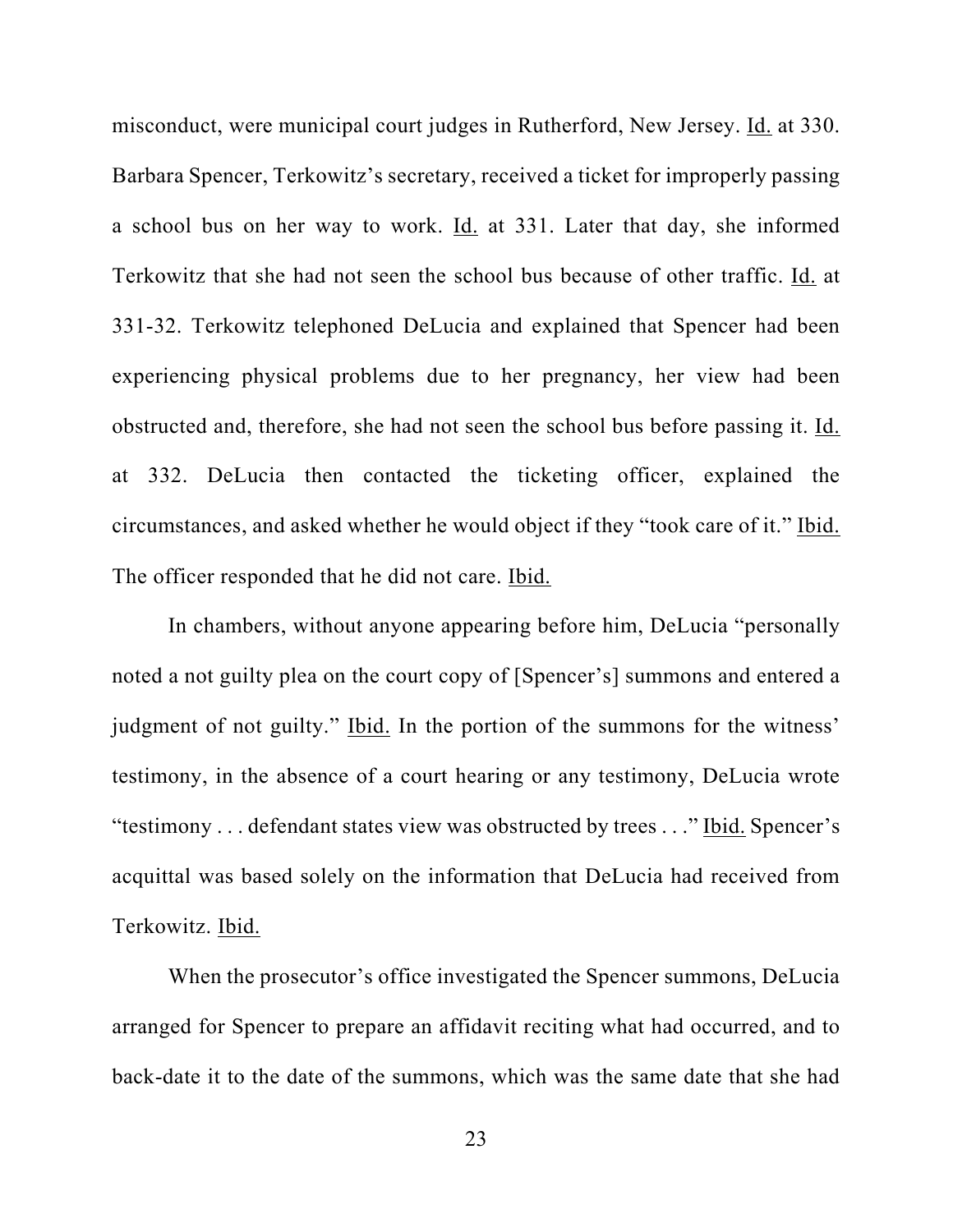conveyed the information to Terkowitz. Id. at 332-33. DeLucia testified before the Advisory Committee on Judicial Conduct that, as to Spencer's affidavit, he had known that he was "arranging for the filing of a false document." Id. at 335.

The Court noted that it had previously denounced ticket-fixing, "with its ramifications of false records, false reports, favoritism, violation of court rules, and cover-up, all of which exist in this case . . . Such conduct compromises the integrity of the judicial process and violates the fundamental principles of impartial justice." Id. at 336.

Although DeLucia resigned his position as municipal court judge, suffered great mental anguish, and did not personally profit from the misconduct, the Court imposed a one-year suspension, stating:

> [a] judge who does "favors" with his office is morally an embezzler. He is also a fool, for a judge who plays a "good" fellow for even a few must inevitably be strained with the reputation of a man who can be reached. [citations omitted.]

## [Ibid.]

As to Terkowitz, the Court found that he knowingly participated in the improper dismissal of the traffic summons and attempted to conceal the wrongdoing by permitting the preparation of an affidavit with a back-dated acknowledgement and by executing a false jurat. Id. at 338.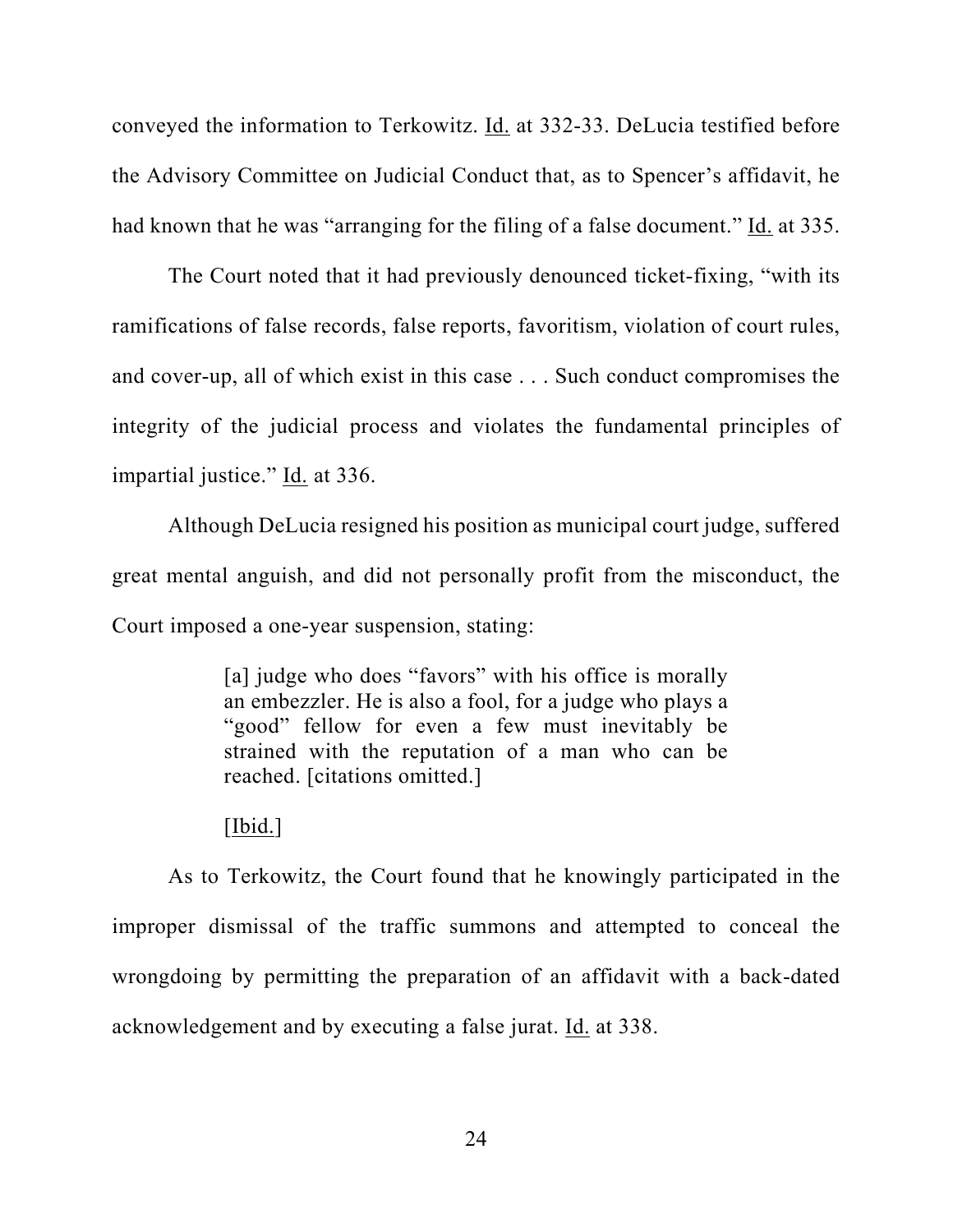In the companion cases of In re Hardt, 72 N.J. 160 (1977) (municipal court judge) and In re Weishoff, 75 N.J. 326 (1978) (municipal prosecutor), Hardt was removed from his position and reprimanded, while Weishoff was suspended for one year for participating in fixing a speeding ticket.

In Hardt, after Muriel Mansmann received a speeding ticket, the return date of the summons was adjourned and rescheduled at the request of her attorney. Id. at 162. When the officer who issued the ticket discovered that his and Mansmann's name had been crossed off the calendar, he assumed that the case had been postponed or that Mansmann had entered a guilty plea, so he left court. Id. at 163.

Later that day, when only Hardt, the court clerk, the deputy clerk, and Weishoff remained in the courtroom, Weishoff called Mansmann's name and simultaneously beckoned the deputy clerk to come forward, as if she were Mansmann. Id. at 163-64. When Hardt asked the deputy clerk how she pleaded, Weishoff whispered to her to reply "not guilty," which she did. Ibid. Hardt then announced that he would deny a continuance and direct a verdict of not guilty. He entered a finding of not guilty on the back of the summons. Id. at 164.

The Court found that Hardt had not known in advance that any fraud or ticket-fixing was about to occur. Ibid. Although, at the hearing before the Court, Hardt had insisted that the entire "affair was a 'farce'" and that they were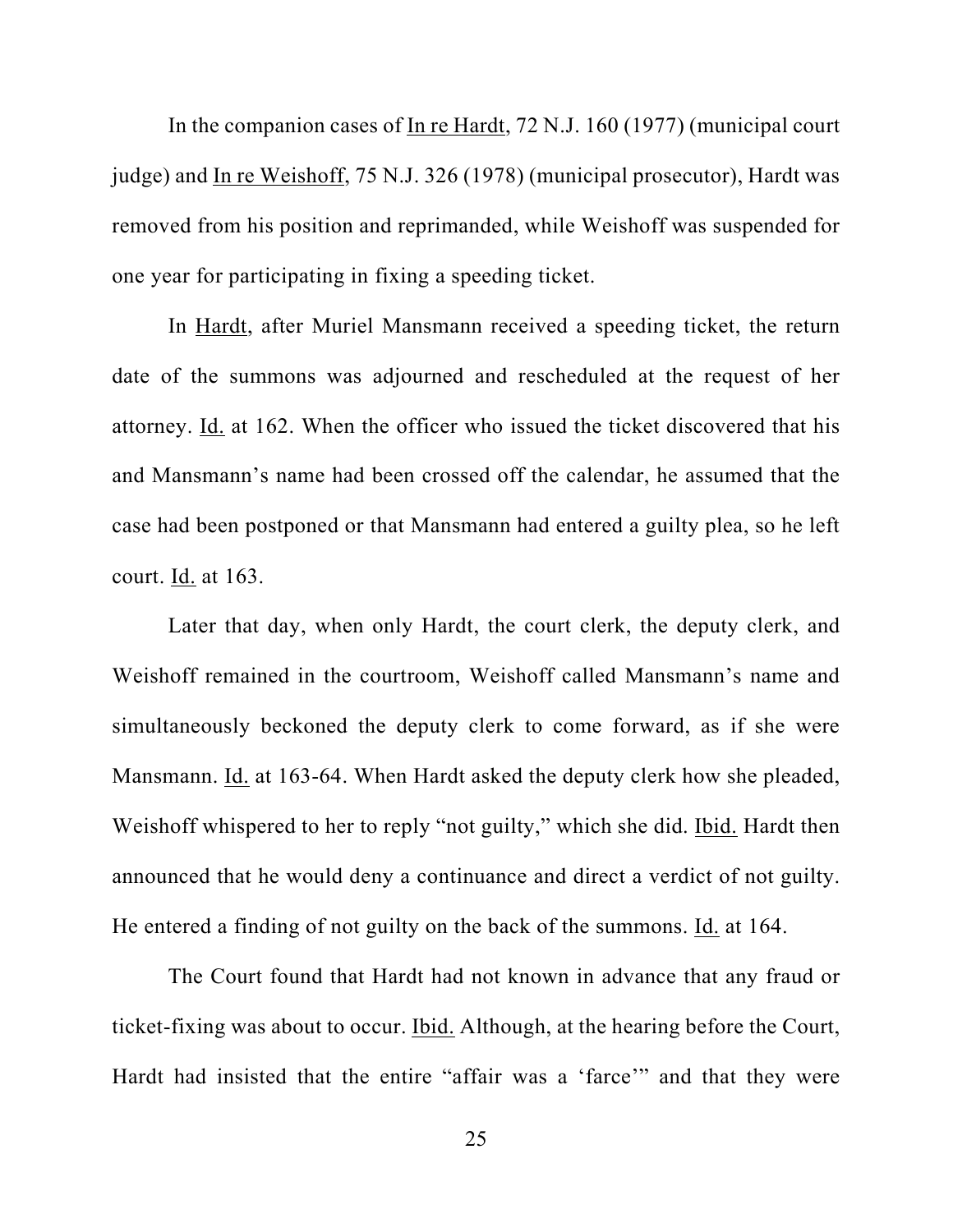"simply clowning around," the Court found that Hardt permitted himself to be used and to become part of a ticket-fixing attempt. Id. at 164-65. The Court was not swayed by Hardt's efforts to minimize the seriousness of his misconduct based on his lack of advance knowledge of the plot, because of "his incorrect completion of the summons, his signature and stamp of approval thereon, his failure thereafter to do anything to correct or rectify it, his knowledge that [the deputy clerk] stood before him --- not Muriel Mansmann, and his awareness that the Prosecutor's statements were inaccurate." Id. at 165. In addition, the Court considered Hardt's knowledge that the defendant's failure to appear did not justify a finding of not guilty. Ibid.

In imposing a reprimand, the Court considered that the transgression had constituted an aberrational act and was not part of a course of conduct; Hardt had an otherwise unblemished record; and, as a member of the bar, maintained a general reputation for integrity and high character. Id. at 168-69.

As to Weishoff, the Court determined that he was a knowing participant to the improper disposition of the traffic ticket, and found not credible his explanation that they were "just fooling around." Id. at 330. Although the Court held that Weishoff's behavior involved misrepresentation and conduct prejudicial to the administration of justice, the Court was satisfied that Weishoff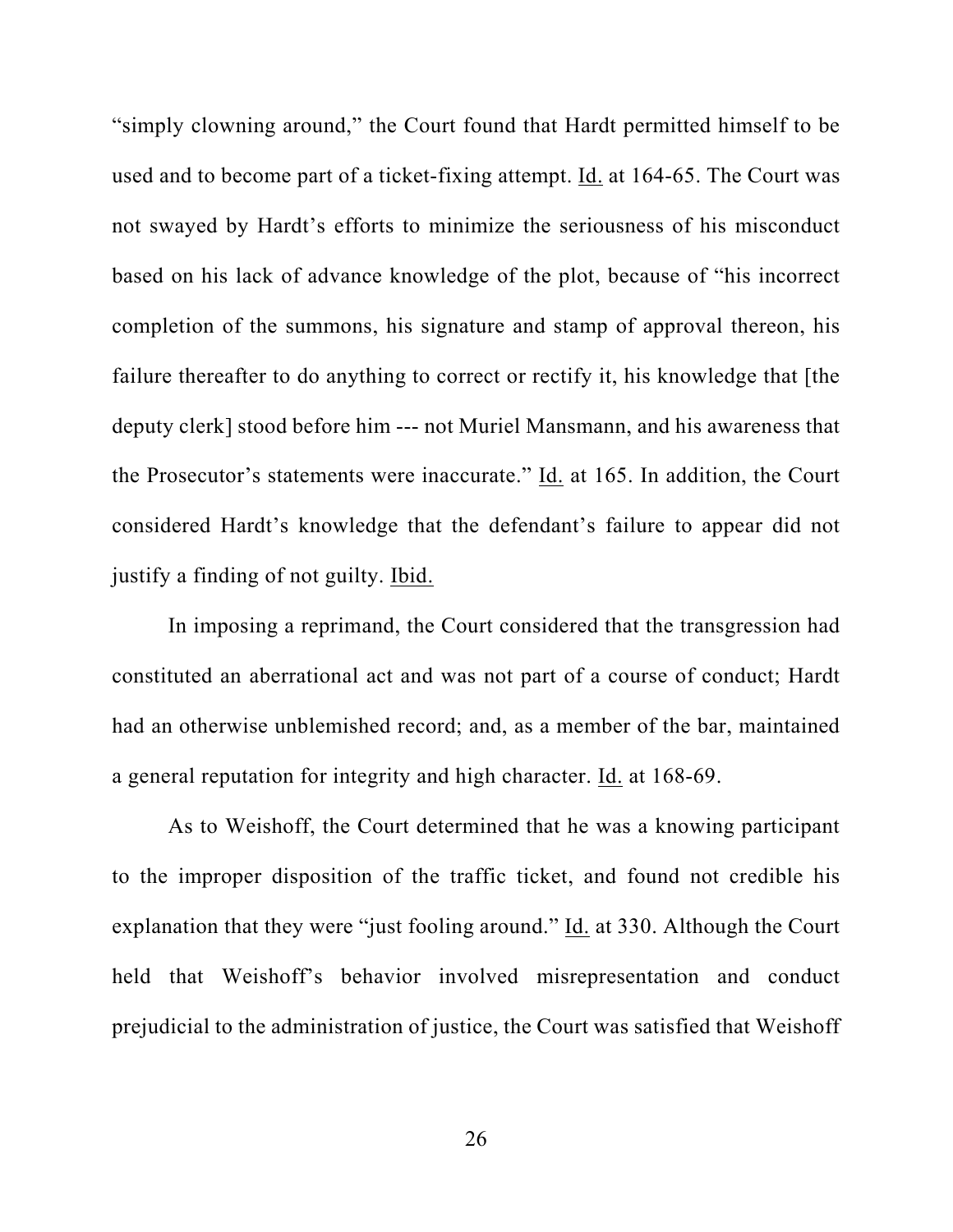sought no personal profit and thought he was doing someone a "favor." Id. at 331.

The Court rejected Weishoff's argument that, because he had resigned as municipal prosecutor, he should be reprimanded, like Hardt. Id. at 331-32. The Court distinguished the two cases, finding that Hardt had "suffered the ignominy of being removed from his judgeship for misconduct in office" and that, by virtue of such removal, could not thereafter hold judicial office. Id. at 331.

The Court found applicable to municipal prosecutors the following principles enunciated in In re Mattera, 34 N.J. 259, 275-76 (1961): "[j]ustice is the right of all men and private property of none. The judge holds this common right in trust, to administer it with an even hand in accordance with the law. A judge who does 'favors' with his office is morally an embezzler." In imposing a one-year suspension, the Court determined that Weishoff's conduct could not be condoned, that the improper disposition of a traffic ticket undermines the judicial process, and that "[p]articipation in such disposition by the municipal prosecutor makes it that much more grievous." Id. at 331-32.

In the companion cases of In re Spitalnick, 63 N.J. 429 (1973), and In re Sgro, 63 N.J. 538 (1973), municipal judges received two-year and six-month suspensions, respectively, for their involvement in fixing a ticket for driving while intoxicated (DWI).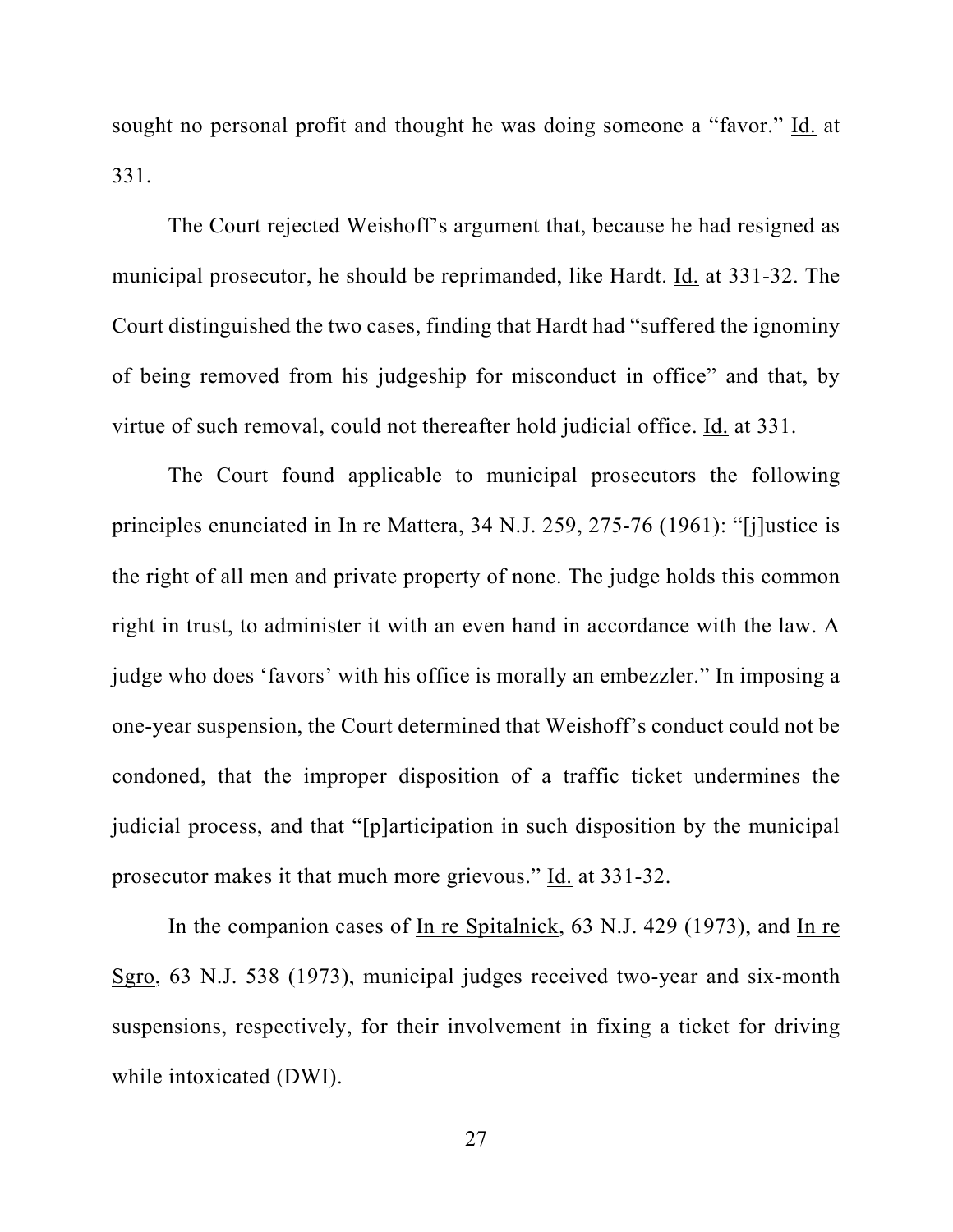Spitalnick approached Sgro about dismissing a DWI ticket for his former client. Id. at 431. Spitalnick marked the ticket "not guilty" and noted on it that the defendant was under medical treatment at the time of the DWI. Ibid. He did nothing to verify the defendant's excuse to him about his medical condition. Ibid. Sgro dismissed the ticket. Ibid. In imposing discipline, the Court considered mitigating circumstances, including Spitalnick's prior clean record, voluntary admission of guilt, ultimate cooperation with law enforcement, lack of personal gain, and the fact that it was a single incident in a "wrongheaded and highly improper attempt to 'aid' a despondent client." Id. at 432. In imposing a two-year suspension, the Court wrote:

> [r]espondent's activities, however, hold a deeper significance in that they expose the probity of the Bench and Bar to question. This Court cannot allow the integrity of the judicial process to be compromised in any way by a member of either Bench or Bar. This is especially so where, as here, the particulars demonstrate that the proper channels of justice had been diverted. We must guard not only against the spectacle of justice corrupted in one instance, but against the subversion of confidence in the system itself. A community without certainty in the true administration of justice is a community without justice.

> Nowhere can the community be more sensitive to the regularities -- and irregularities -- of judicial administration than at the local level. While on the grand scale of events a traffic violation may be of small significance, the corruption of judicial administration of a Municipal Court is of paramount importance. Such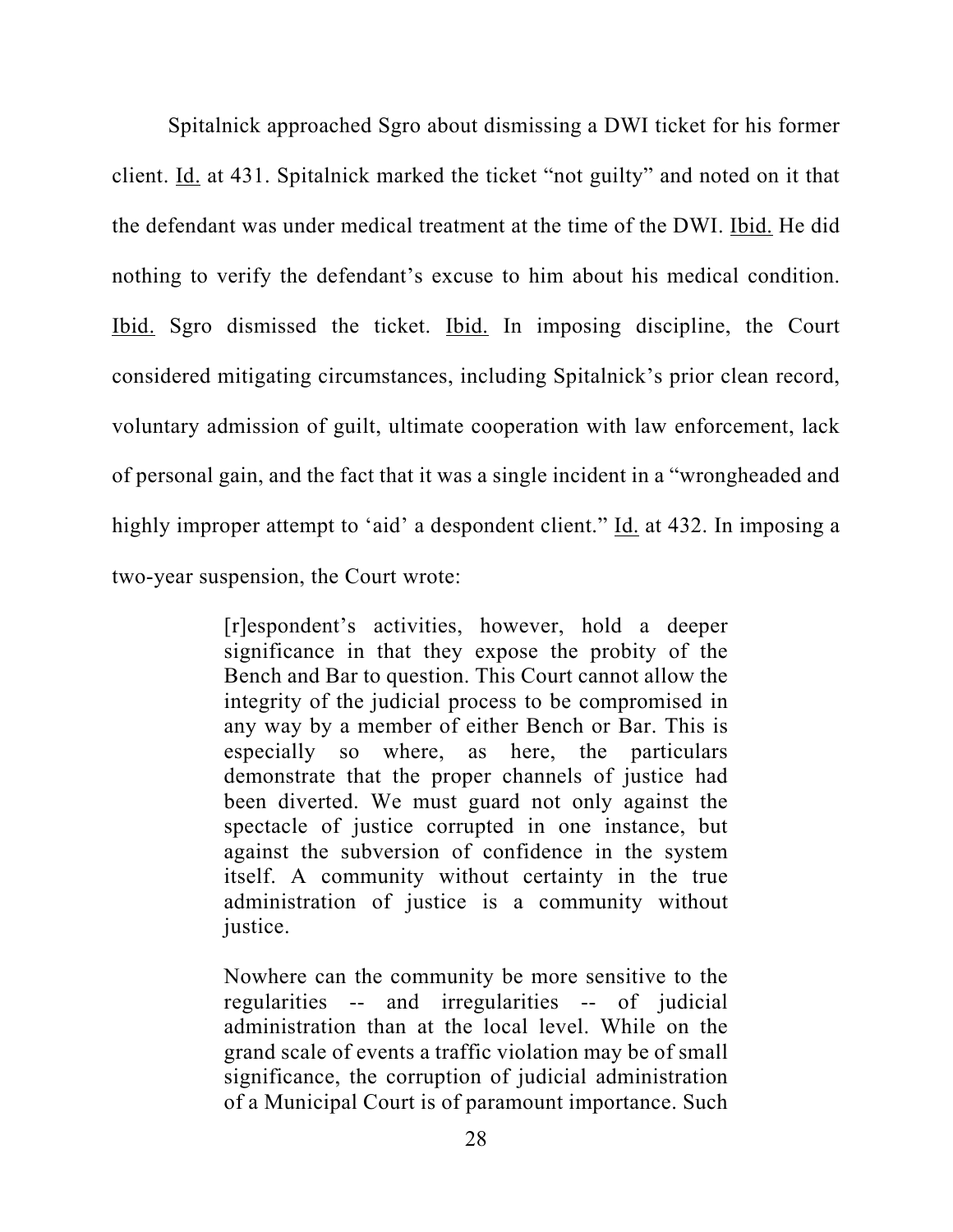conduct, visible and apparent to the community, destroys the trust and confidence in our institutions upon which our entire governmental structure is predicated. We cannot and will not tolerate members of the profession subverting judicial integrity at any level, for the damage is irreparable.

## $[\underline{Ibid.}]$

As to Sgro (six-month suspension), the Court considered that he had resigned his position as a municipal court judge; that, although he knew that dismissing the ticket without the appropriate medical information was improper, he did so relying on Spitalnick, who had considerable experience and had persuaded him to act improperly; that he received no financial gain; and that he had a good reputation in the community. In re Sgro, 63 N.J at 539.

More recently, the Court has disciplined multiple municipal court judges for fixing tickets. In In re Molina, 216 N.J. 551 (2014), the attorney, who was the chief judge of the Jersey City Municipal Court, adjudicated nine parking tickets issued to her significant other. Molina had entered a guilty plea to the third-degree crime of tampering with public records and the fourth-degree crime of falsifying records. In the Matter of Wanda Molina, DRB 13-097 (November 7, 2013) (slip op. at 1). Molina dismissed the tickets, sometimes writing "Emergency" on them before doing so, despite knowing that no emergency had existed. Id. at 1-2. The purpose of her actions was to avoid her significant other's payment of fines to the city.  $\underline{Id}$  at 3. Molina conceded that, as the chief judge,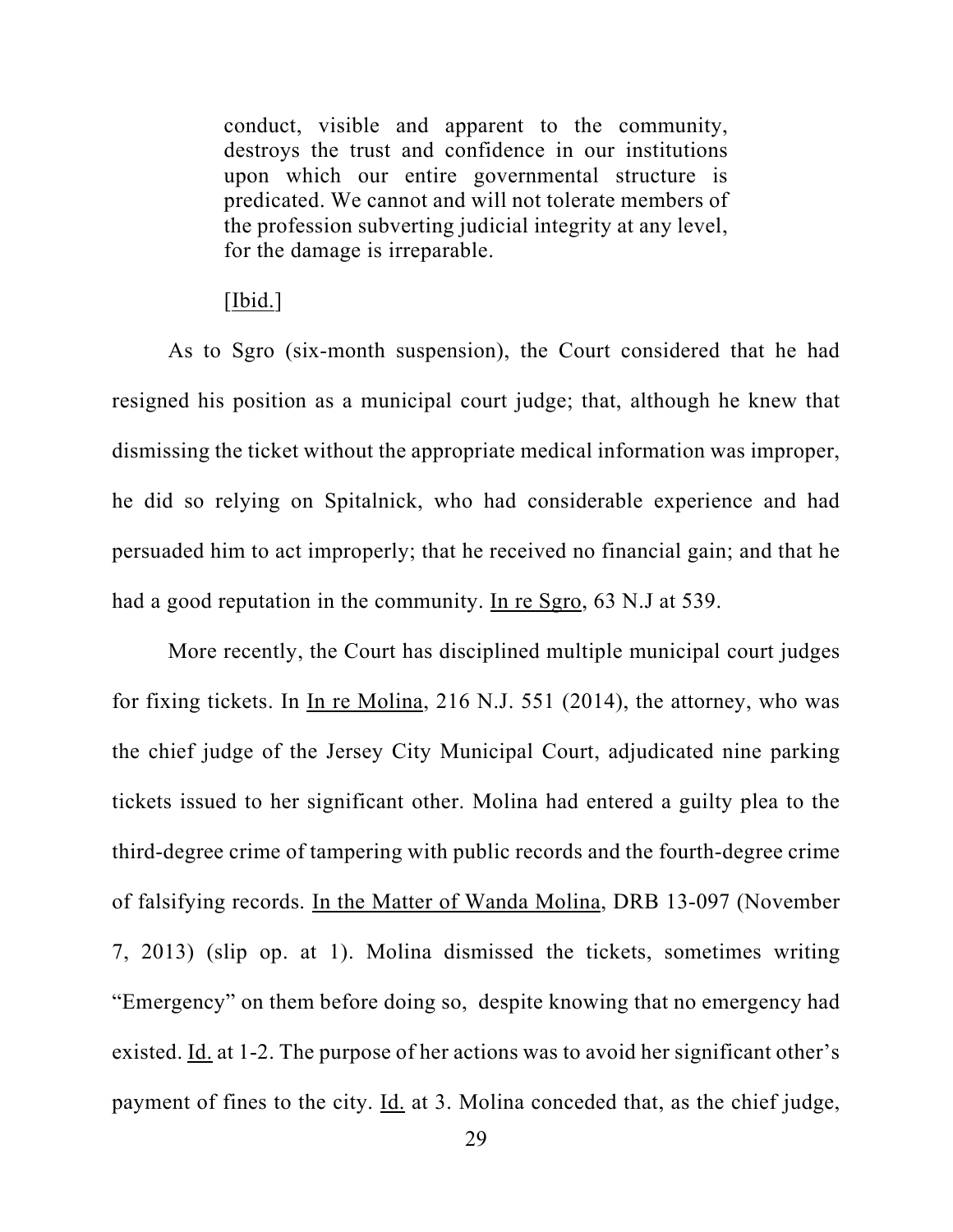she should have requested a change of venue, because of the conflict, or ensured that the tickets were paid. Ibid.

Molina presented significant mitigation, both at her sentencing hearing and before us: she deeply regretted and was embarrassed by her misconduct; for most of her life, she had served her community and helped women and minorities; she intended to compensate the city for the improperly dismissed tickets; she had no criminal history; her conduct was unlikely to recur; she resigned from her position as chief judge; she cooperated with law enforcement; she accepted responsibility for her conduct; she submitted eighteen character letters on her behalf; and she apologized publicly for her misconduct. Id. at 3-4.

In imposing the criminal sentence, the judge in Molina remarked that judges should be held to the highest standards to maintain the integrity of the judicial system and the public's faith in the system, and cited the need to deter Molina and others from engaging in similar conduct. Id. at 5. The judge sentenced Molina to three years' probation, "364 [days] in the Bergen County Jail as a reverse split;" ordered her to perform 500 hours of community service; prohibited her from holding public employment; and directed her to pay restitution and penalties. Id. at 5.

In Molina, we balanced the fact that suspensions were imposed on other municipal court judges who had been involved in only one instance of ticket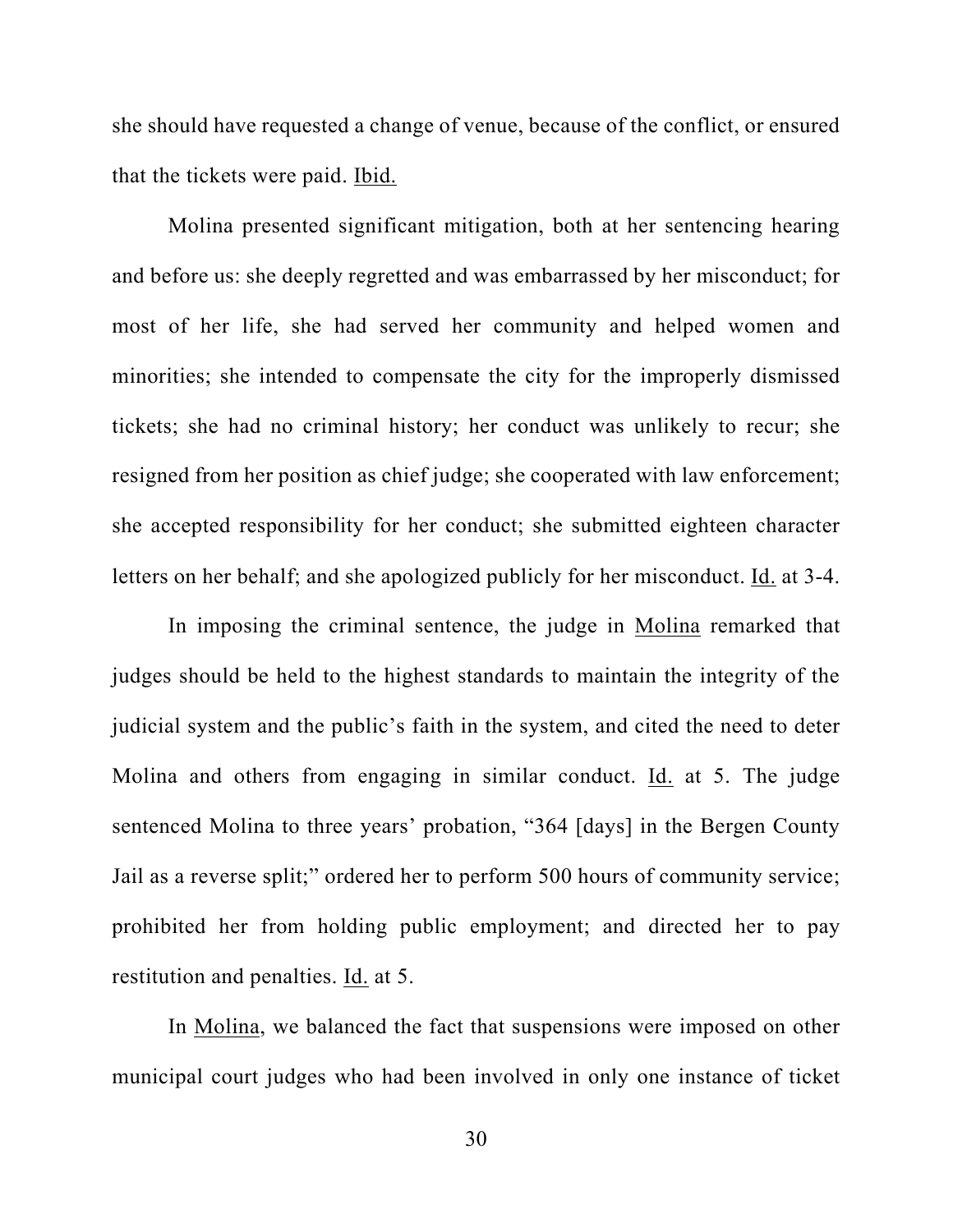fixing, who received no personal benefit from their conduct, and who forfeited their positions, against Molina's compelling mitigation and her lack of a disciplinary history. We determined to impose a six-month suspension. Id. at 20. The Court agreed with that measure of discipline.

In In re Sica, 222 N.J. 23 (2015), a default matter, a Jersey City municipal court judge who disposed of tickets for her employer was found guilty of violating RPC 8.4(b), (c), and (d). We found that Sica's adjudication of her employer's three traffic tickets had financial and non-financial consequences attached to it and that, in adjudicating the tickets, she had violated N.J.S.A.  $2C:30-2(a)$ .

Sica had performed legal work for Victor Sison, Esq. (whose disciplinary case is discussed below), a fellow municipal court judge, on a per diem basis. In the Matter of Pauline E. Sica, DRB 14-301 (March 26, 2015) (slip op. at 8-9). We, thus, reasoned that Sica's conduct was aimed at self-benefit, because she disposed of three tickets for her employer, with whom she wished to maintain a professional relationship. Id. at 12.

Unlike some of the other cases, neither Molina nor Sica embroiled others in their ticket-fixing schemes. Nevertheless, unlike Molina, Sica advanced no mitigating circumstances. In addition, she showed no contrition or remorse for her acts. During the criminal proceedings, she stated that, although there was no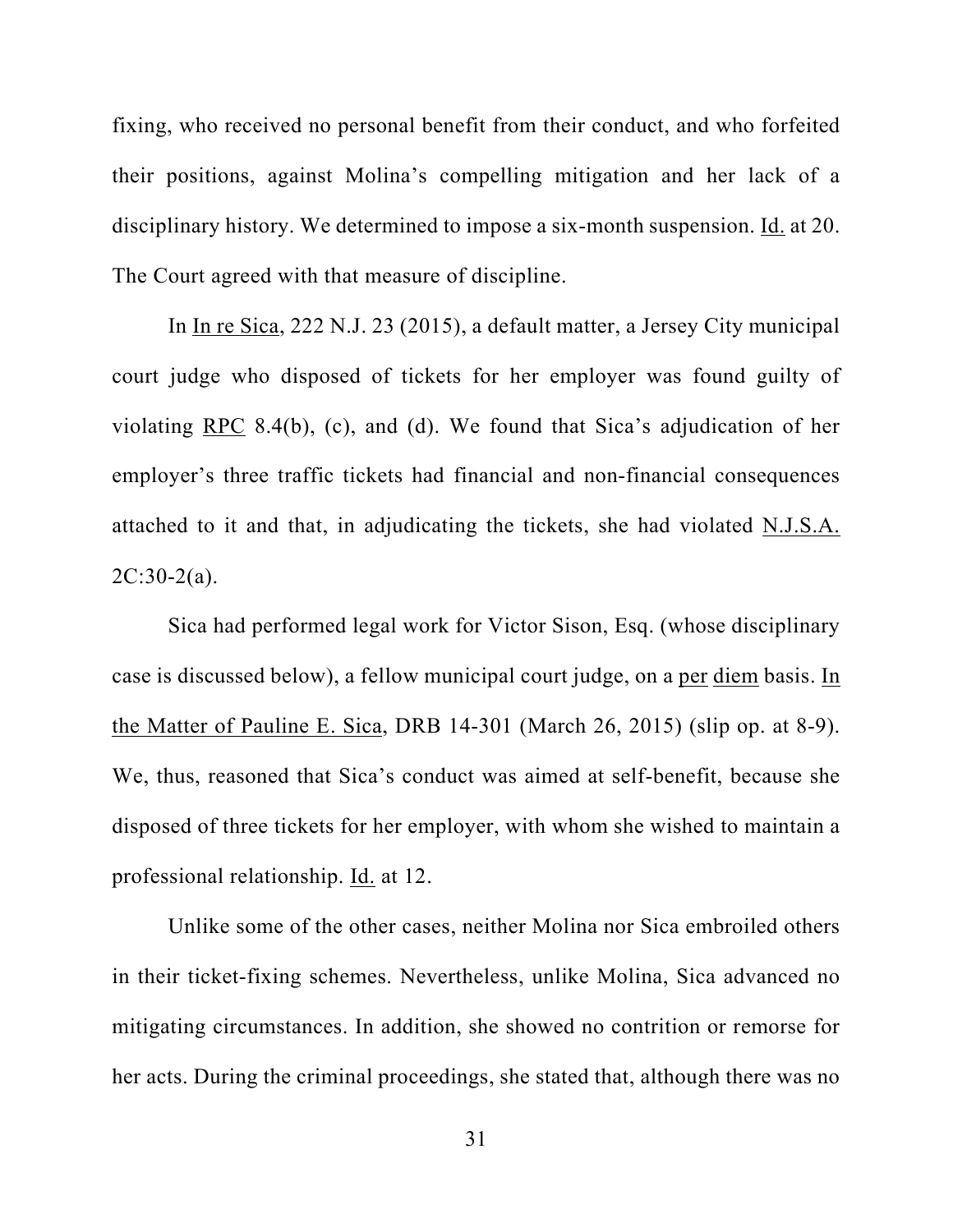legitimate reason to waive the fine, "that's the culture." Furthermore, her letter to the OAE did not acknowledge any wrongdoing on her part, but implied that she had been pursued unfairly, since no action had been taken against her employer. Ibid.

In addition, Sica failed to reply to the grievance and then permitted the matter to proceed as a default, an aggravating factor under In re Kivler, 193 N.J. 332, 342 (2008). Finding that the aggravating factors warranted discipline harsher than that imposed in Molina, we determined to impose a one-year suspension, retroactive to the effective date of Sica's temporary suspension, which had been imposed for failure to cooperate with the OAE's investigation. Id. at 12-13.

In In re Sison, 227 N.J. 138 (2016), the attorney, who was a part-time Jersey City municipal court judge and employed Sica in his law firm, received a three-month suspension for his part in the ticket fixing schemes underlying the Molina and Sica matters, above. He was found guilty of violating RPC 8.4(b). In the Matter of Victor G. Sison, DRB 15-333 (July 20, 2016) (slip op. at 18). By way of a plea agreement with the Attorney General's Office, Sison, who had been charged with second-degree official misconduct, was given credit for his cooperation with both law enforcement and the OAE, and was admitted into the pre-trial intervention program. Id. at 3-4. Sison approached Molina and Sica to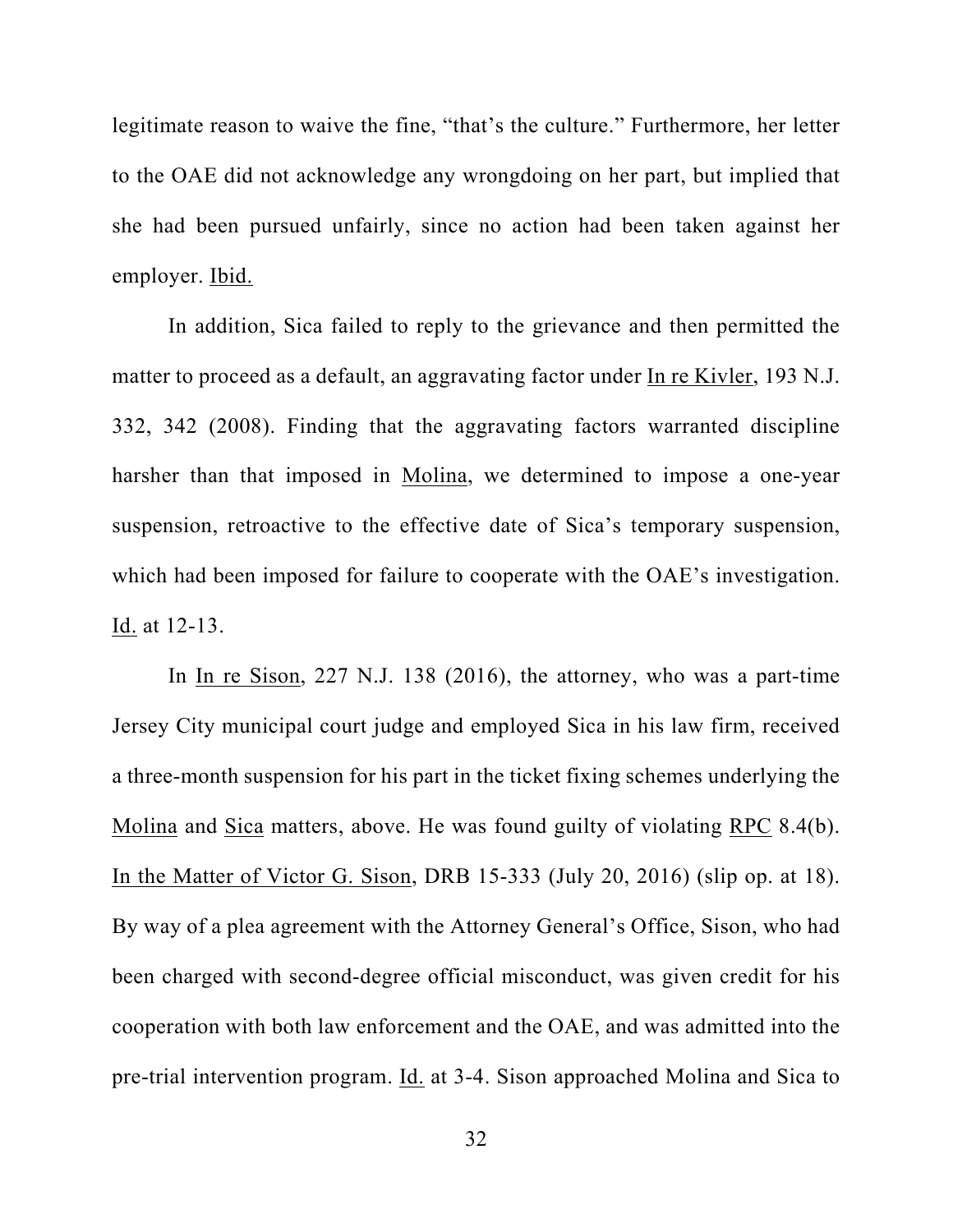secure the preferential treatment, including dismissal, of tickets issued to him, his wife, and his son. Id. at 4-5.

We determined that, except for his inconsistent testimony during the ethics hearing, Sison's matter did not include the aggravating factors present in Sica. Id. at 24. Like Molina, Sison presented significant mitigation for consideration: he was a relatively new judge at the time of his misconduct; his misconduct involved only four tickets; he had not tampered with public records; he was regretful and contrite; he cooperated with law enforcement; he was seventy-two years old at the time discipline was imposed; and he submitted compelling character evidence on his behalf. Id. at 24.

In In re Boylan, 162 N.J. 289 (2000), a Jersey City municipal court judge was disbarred for a scheme to defraud the city of money by reducing traffic violation fines and penalties of female defendants in exchange for sexual favors. Id. at 292. He coached the defendants to lie in open court about the circumstances of their tickets and penalties. Ibid. Boylan acknowledged that the city lost more than \$10,000 as a result of the scheme. Ibid. He entered a guilty plea to the use of the mails to perpetrate the fraud, was sentenced to thirty months in prison and three years' probation, and was ordered to make restitution to Jersey City. Ibid.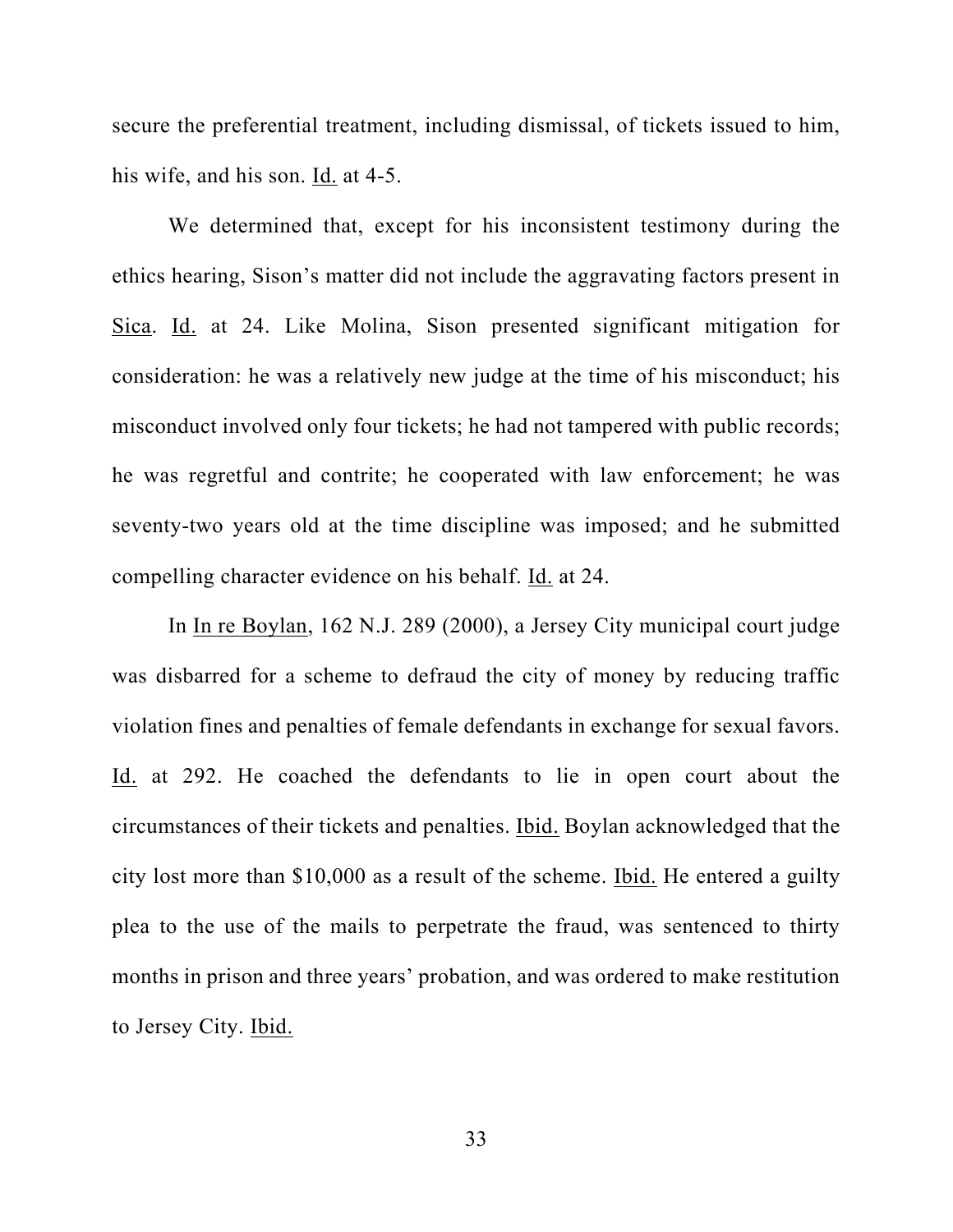Citing In re Conway, 107 N.J. 168 (1987), the Court reasoned that "[c]ertain types of ethical violations are, by their very nature, so patently offensive to the elementary standards of a lawyer's professional duty that they per se warrant disbarment." Id. at 293. Moreover, the Court reiterated that it has "consistently subjected attorneys who commit acts of serious misconduct while serving in public office to stringent discipline, normally disbarment." Ibid. [citations omitted]. The Court continued,

> [t]herefore, it is appropriate to discipline an attorney for conduct as a judge if the conduct itself so corrupts the judicial process or evidences a lack of the character and integrity that are necessary in an attorney. Conduct by a judge may require disbarment if that conduct demonstrates such untrustworthiness, dishonesty or lack of integrity that the public must be protected from such a person as a lawyer.

## [Ibid.]

Given Boylan's misconduct, the Court found that "the impugnment of the integrity of the legal system" was "[s]o deep and so profound," that disbarment was the only appropriate penalty.

More recently, in In re Mott, 231 N.J. 22 (2017), the Court imposed a sixmonth suspension on a municipal prosecutor who improperly dismissed a speeding ticket for an employee of her family farm, failed to disclose her conflict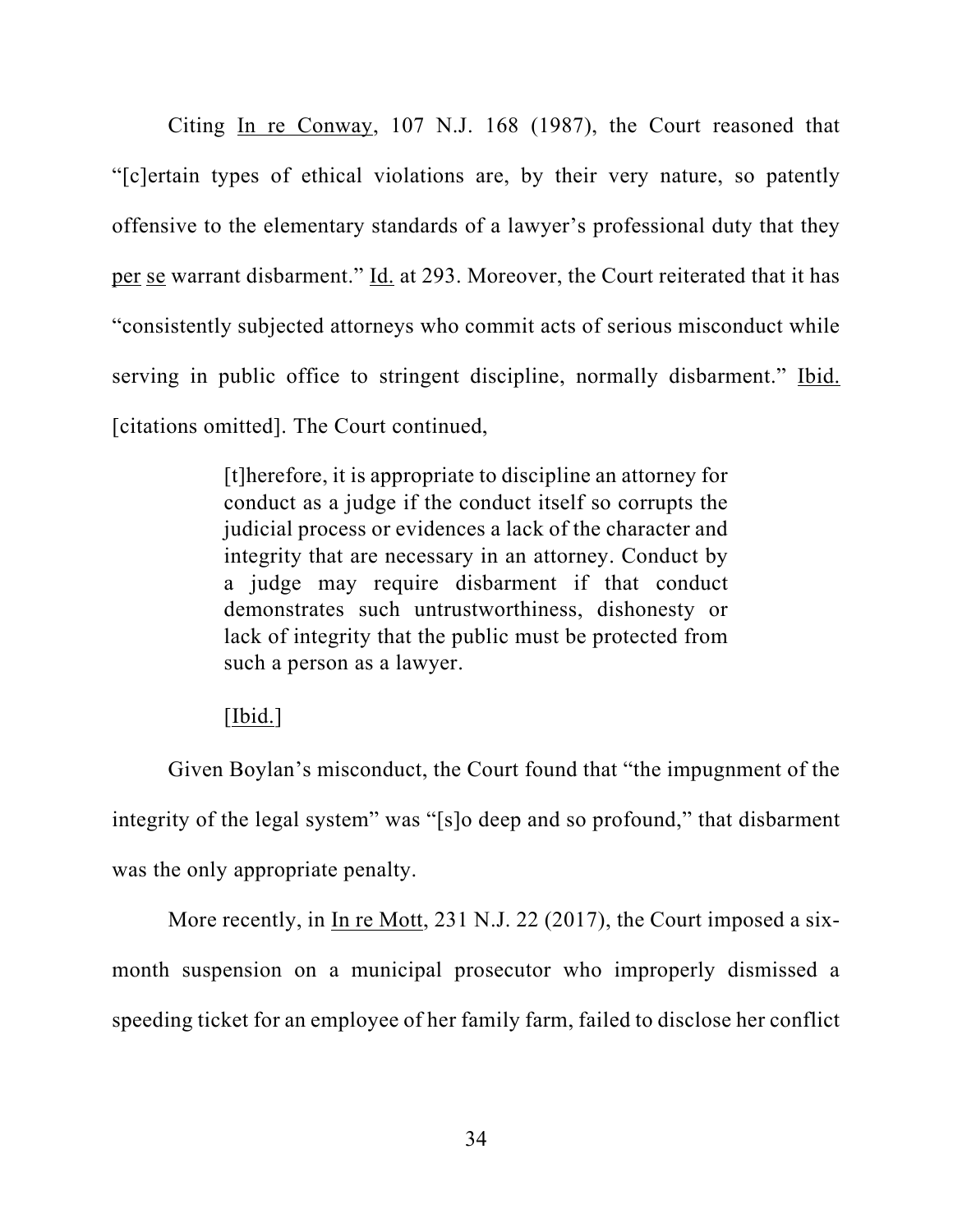of interest to the court, and misrepresented to the court, both verbally and in writing, that the dismissal was due to a problem with discovery.

Also, in In the Matter of Richard B. Thompson, DRB 19-062 (September 17, 2019), we recommended the disbarment of an attorney who, during a fiveyear period, while serving in public office as a municipal court judge in nine jurisdictions, routinely suspended mandatory motor vehicle fines in cases and, instead, substituted phony, baseless contempt of court charges in their place, knowing that his criminal scheme would steer one hundred percent of the contempt proceeds to the towns over which he presided. If challenged by a defendant, he often would revert contempt charges to mandatory fines, but, on one occasion, threatened the defendant with jail time; he also improperly applied defendants' bail money toward the phony contempt charges, without notice or due process for those defendants. The attorney admitted that the purpose of his criminal scheme was to use his authority, in his public office, to direct maximum revenue to the towns where he presided as a municipal court judge, and that, to conceal his wrongdoing, he typically falsified the contempt charges outside the presence of the defendants and their counsel. He also admitted that he continued his scheme, even after a March 2014 meeting with his superiors to discuss his contempt of court practices, by assessing smaller phony contempt fines, thus continuing to steer funds to his preferred jurisdictions, until his suspension from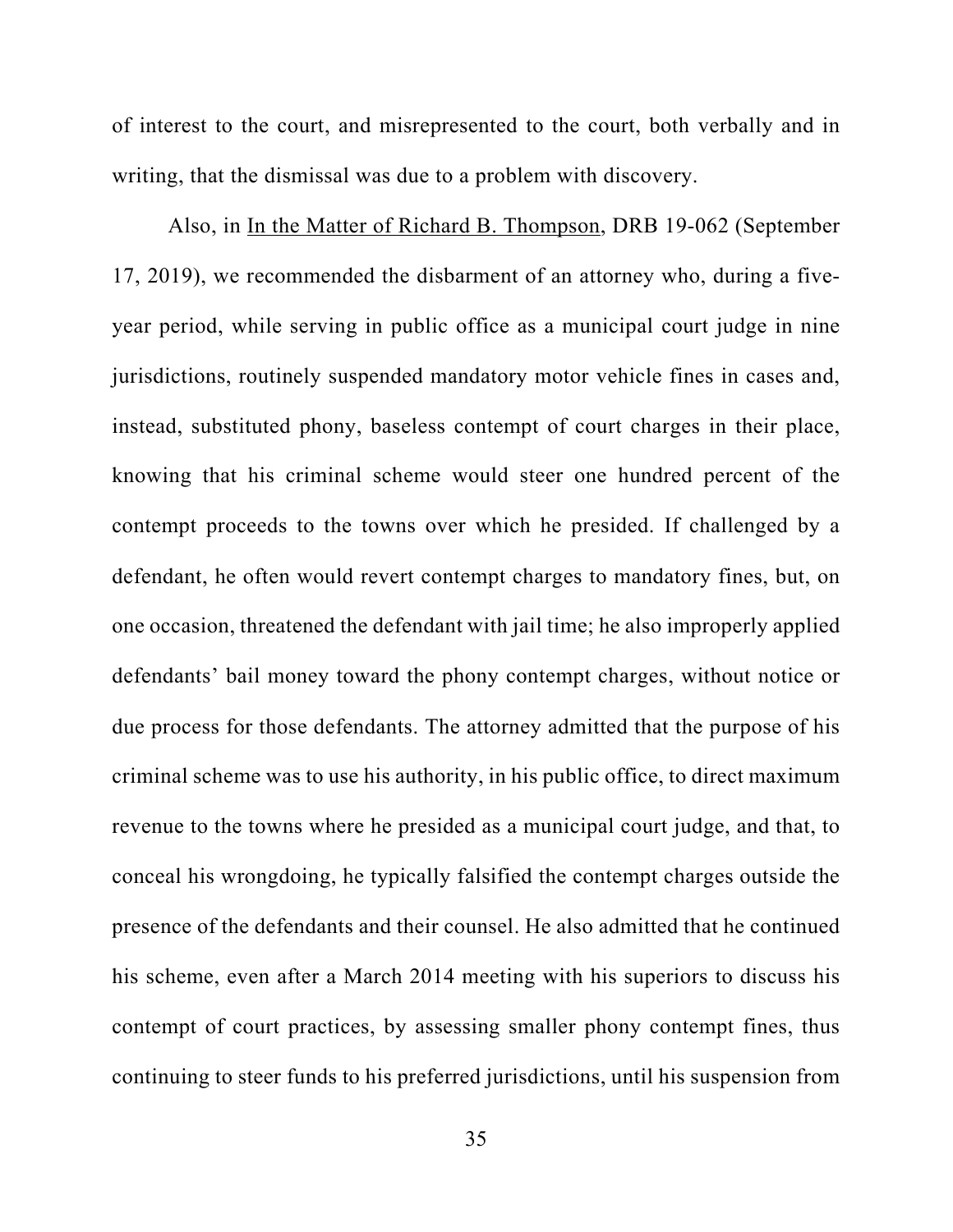the bench. The Court agreed with us, and disbarred Thompson. In re Thompson, 240 N.J. 263 (2020).

During oral argument before us, respondent's counsel noted that respondent had been reinstated to the Pennsylvania bar the prior week. Respondent's counsel also pointed out respondent's "lifetime of public service" and positive character references in support of her request that we consider "who she is and not what she did."

In this case, respondent's misconduct was not as egregious as those matters where we previously have recommended disbarment to the Court. Respondent did not conduct an ongoing scheme, like in Thompson, nor did she commit a crime, like in Boylan. Here, respondent's actions were more aligned with the attorneys in the ticket-fixing cases: Hardt (reprimand); Molina (sixmonth suspension); Mott (six-month suspension); Sgro (six-month suspension); Weishoff (one-year suspension); DeLucia and Terkowitz (one-year suspensions, respectively); and Spitalnick (two-year suspension).

In crafting the appropriate discipline, however, we also consider aggravating and mitigating factors. As to mitigation, respondent eventually admitted to the misconduct and consented to discipline; she presented strong character witnesses; she was removed from the bench; and she is now ineligible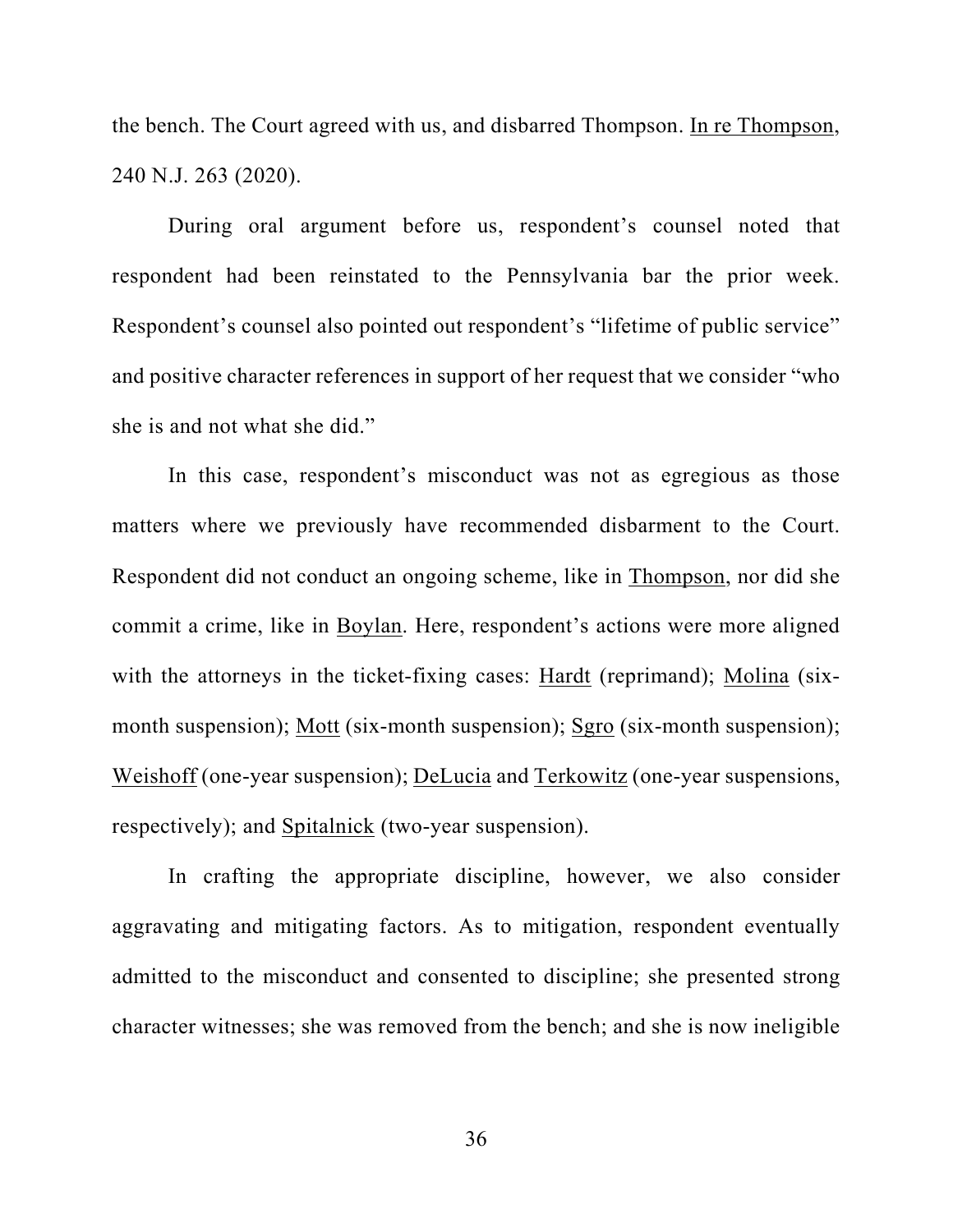to hold judicial office in the future. Further, a significant passage of time has elapsed between respondent's misconduct and the imposition of discipline.

As to aggravation, respondent's admission of her misconduct did not occur until after she was confronted with her recorded conversations with Waters; she was a judge in the Philadelphia Court of Common Pleas at the time of her misconduct; and she committed the instant misconduct to benefit her son.

On balance, a one-year suspension is required to protect the public and preserve confidence in the New Jersey bar. The suspension will be deferred and imposed if and when respondent is reinstated to the practice of law in New Jersey. There is no basis to grant respondent's request that the suspension be imposed retroactively. We further determine to prohibit respondent from seeking pro hac vice admission before any New Jersey court or tribunal until further Order of the Court.

Chair Gallipoli voted to recommend to the Court respondent's disbarment. Member Boyer was absent.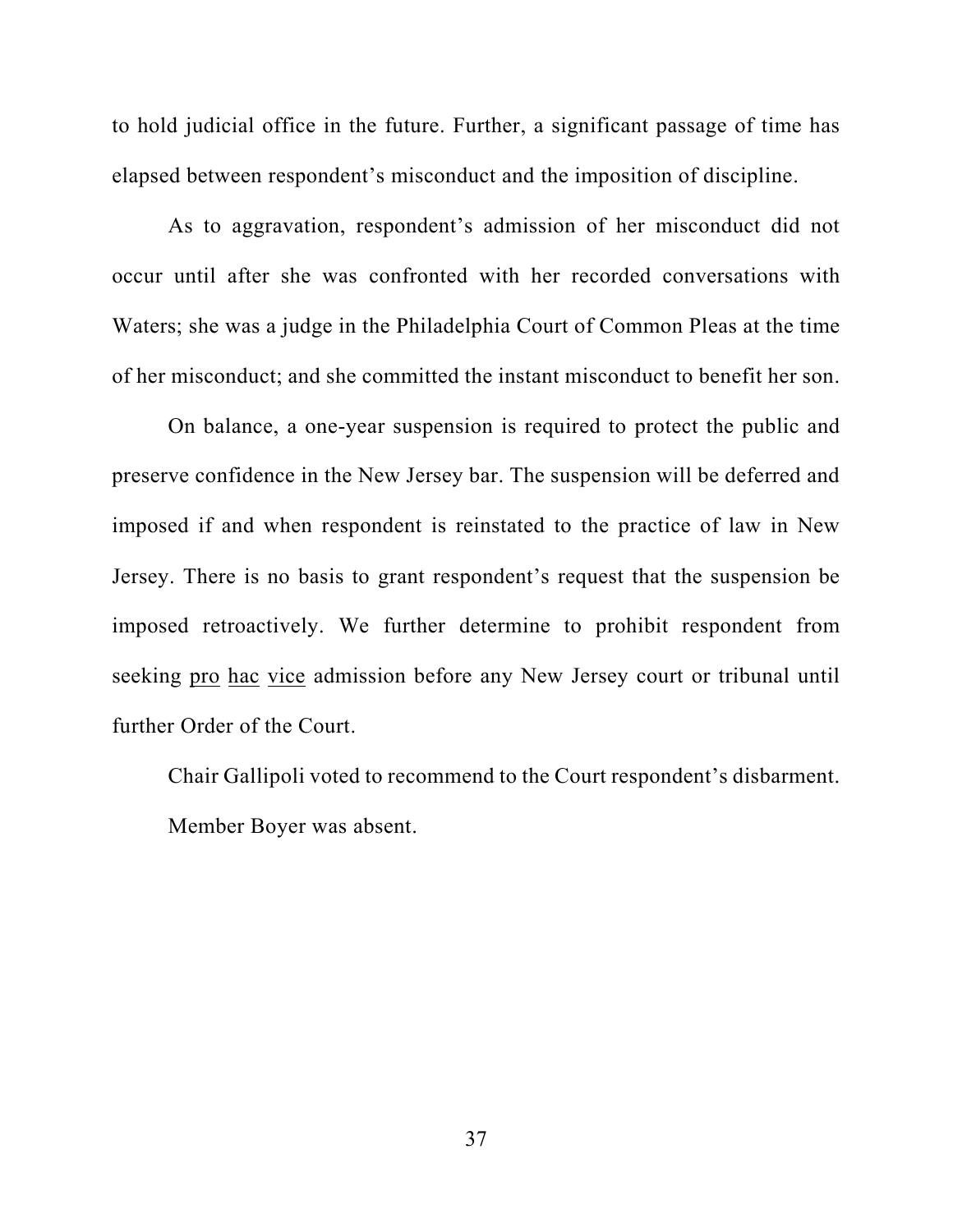We further determine to require respondent to reimburse the Disciplinary Oversight Committee for administrative costs and actual expenses incurred in the prosecution of this matter, as provided in R. 1:20-17.

> Disciplinary Review Board Hon. Maurice J. Gallipoli, A.J.S.C. (Ret.), Chair

 By: **/s/ Timothy M. Ellis**  Timothy M. Ellis Acting Chief Counsel